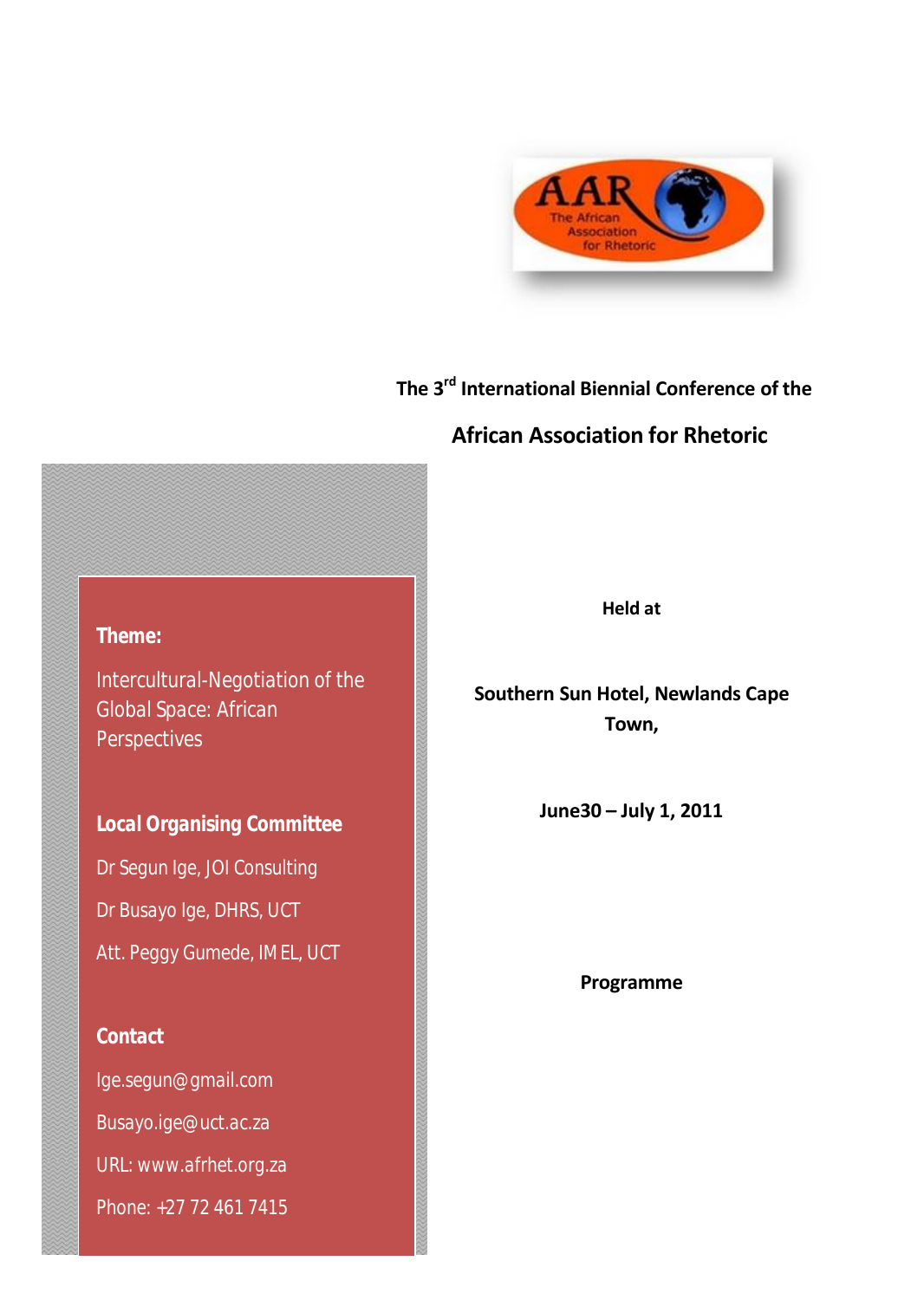| <b>Time</b>  | Day 1                                                                                          |
|--------------|------------------------------------------------------------------------------------------------|
| 7.30-8.45    | <b>Registration and Tea on Arrival</b>                                                         |
|              |                                                                                                |
| 8.45-9.00    | <b>Opening Address Dr Segun Ige</b>                                                            |
| 9.00-10.00   | <b>Keynote Address</b>                                                                         |
|              | <b>Chair: Dr Segun Ige</b>                                                                     |
|              | Normative theory as a cornerstone for media practice and policy:                               |
|              | The case of ubuntuism                                                                          |
|              | <b>Prof Pieter J. Fourie</b>                                                                   |
| 10.00 12pm   | Session 1:<br><b>Chair: Jairos Kangira</b>                                                     |
|              | Perpetual Presence: Images of Power in Nigeria's Fourth Republic<br>Akin Iwilade               |
|              |                                                                                                |
|              | Recall of Politics of Identity in the narratives of the Nigerian Press<br>Prof. Abiodun Salawu |
|              | One Lens Fits All: Globalized Images of African Identity in the                                |
|              | <b>Western Media</b>                                                                           |
|              | Iwebunor Okwechime                                                                             |
| 12-12.15     | Tea                                                                                            |
| 12.15-1.15   | <b>Chair: Abiodun Salawu</b><br><b>Session 2</b>                                               |
|              | <b>African Migrant Discursive Exits and Entries into South African Ports</b>                   |
|              | of Entry: The Airport Geography of Power as Site and Limit of the                              |
|              | <b>Rhetoric of Profiling</b>                                                                   |
|              | Dr Michaelangelo Kgomotso Masemola                                                             |
|              | "I am angry! But what can I do?": Interplay of Discourse and Praxis in                         |
|              | a South African Church Community                                                               |
|              | <b>Dorothee Holscher</b>                                                                       |
| 1.15-2.15pm  | Lunch                                                                                          |
|              | <b>Chair: Pieter Fourie</b><br><b>Session 3</b>                                                |
| 2.15.-4.00pm |                                                                                                |
|              | African proverbs and conflict management: A case study of selected                             |
|              | Shona, Oshivambo, Yoruba and Swahili proverbial expressions                                    |
|              | R. Makamani                                                                                    |
|              | "Cultural Rhetoric and Nation-building: The Logic of Nation Building                           |
|              | as a function of Public Relations"                                                             |
|              | Mpho Phil Chaka                                                                                |
|              |                                                                                                |
| 6 30 pm      | <b>Welcome Reception / Cocktail</b>                                                            |
|              | <b>Welcome Address</b>                                                                         |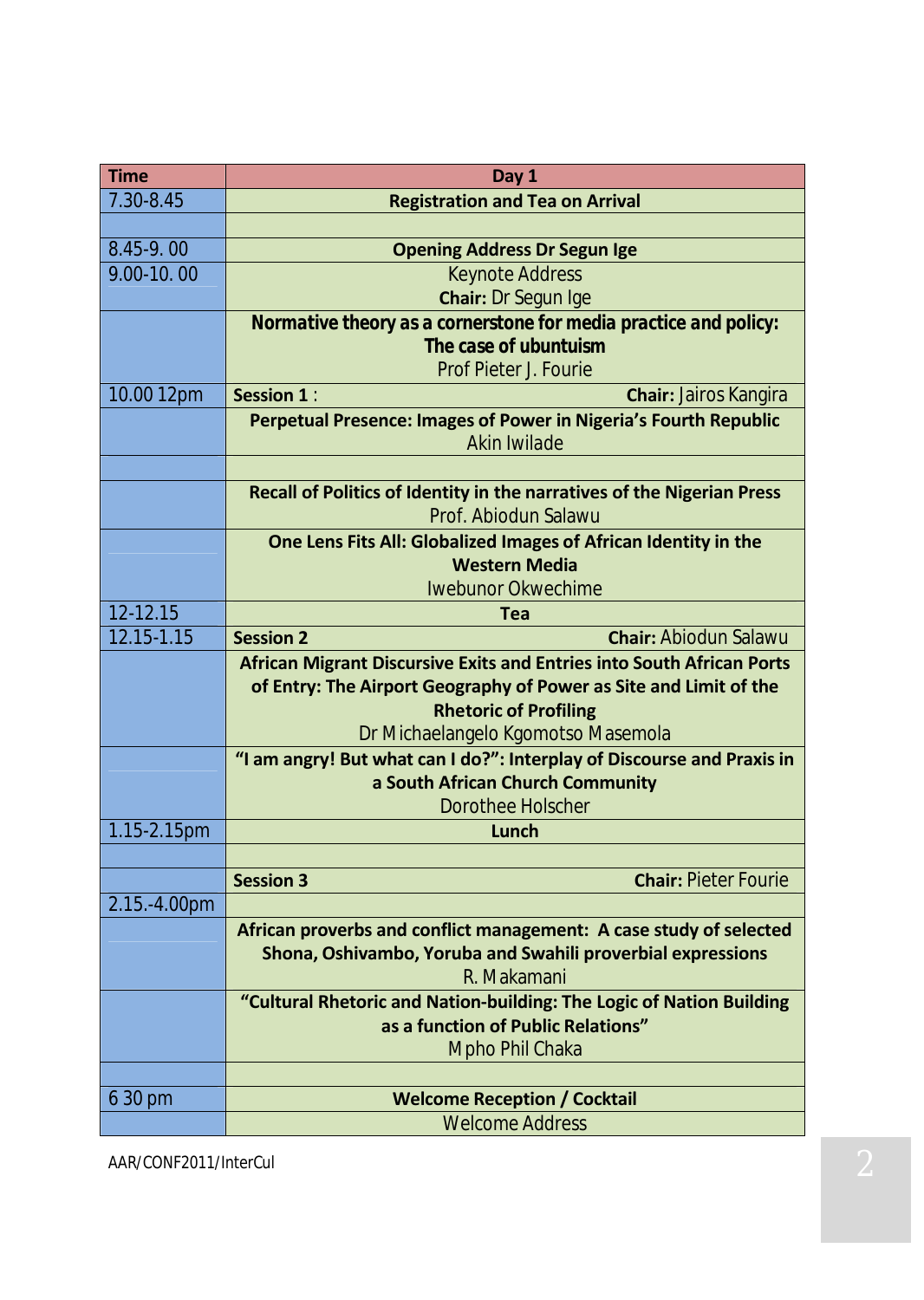| <b>Time</b>  | Day 2                                                                                                       |
|--------------|-------------------------------------------------------------------------------------------------------------|
|              | <b>Tea</b>                                                                                                  |
| 9.00-10.00   | <b>Chair: Rewai</b><br><b>Keynote Address</b>                                                               |
|              | Makamani                                                                                                    |
|              | <b>African Presidential Rhetoric: Parameters for Transformational</b>                                       |
|              | <b>Politics</b>                                                                                             |
|              | Segun Ige                                                                                                   |
|              |                                                                                                             |
| 10.00 12pm   | <b>Session 1</b><br><b>Chair:</b> Michealangelo Masemola                                                    |
|              | Playing or Proving the Enemy? The Rhetor's Ethical Test                                                     |
|              | Kermit E. Campbell                                                                                          |
|              | <b>Praiseworthy values and subtleties in President Hifikepunye</b>                                          |
|              | Pohamba's epideictic speech marking Namibia's 20 <sup>th</sup> anniversary of                               |
|              | independence                                                                                                |
|              | Jemima N. Hipondoka, and Jairos Kangira                                                                     |
|              | <b>Rhetoric in AU Declarations:</b>                                                                         |
|              | <b>Intersection of Executive Deliberation and Citizenship in Africa</b>                                     |
|              | Segun Ige and Tim Quinlan                                                                                   |
| 12-12.15     | <b>Tea</b>                                                                                                  |
| 12.15-1.15   | <b>Session 2</b><br><b>Chair: Busayo Ige</b>                                                                |
|              | 'In search for Kairos, Problems and solutions for the collaboration of                                      |
|              | speechwriters and speakers'                                                                                 |
|              | Jaap de Jong                                                                                                |
|              | Re-creating African Identity? The 'New Media' and the Virtual World                                         |
|              | in the 21 <sup>st</sup> century                                                                             |
|              | <b>Meshach Ofuafor</b>                                                                                      |
| 1.15-2.15pm  | Lunch<br><b>Chair: Iwebunor Okwechime</b><br><b>Session 3</b>                                               |
| 2.15.-4.00pm |                                                                                                             |
|              | Play rhetoric across generations within family: A window of<br>opportunity to discern the African Condition |
|              | Ramugondo Elelwani, PhD                                                                                     |
|              | <b>Intercultural Communication: A Comparative Study of Japanese and</b>                                     |
|              | <b>South African Work Practice</b>                                                                          |
|              | <b>Authors:</b> Paulene Naidoo, Yasmin Rugbeer & Hemduth Rugbeer                                            |
|              | Pressing the Right Button to Motivate Student Learning in a                                                 |
|              | <b>Multicultural African Context</b>                                                                        |
|              | Busayo Ige                                                                                                  |
| 6 30 pm      | <b>Dinner: Venue Southern Sun Hotel</b>                                                                     |
|              | <b>Opening Remarks:</b> Dinner Roundtable <i>Prospect of Rhetoric in Africa</i>                             |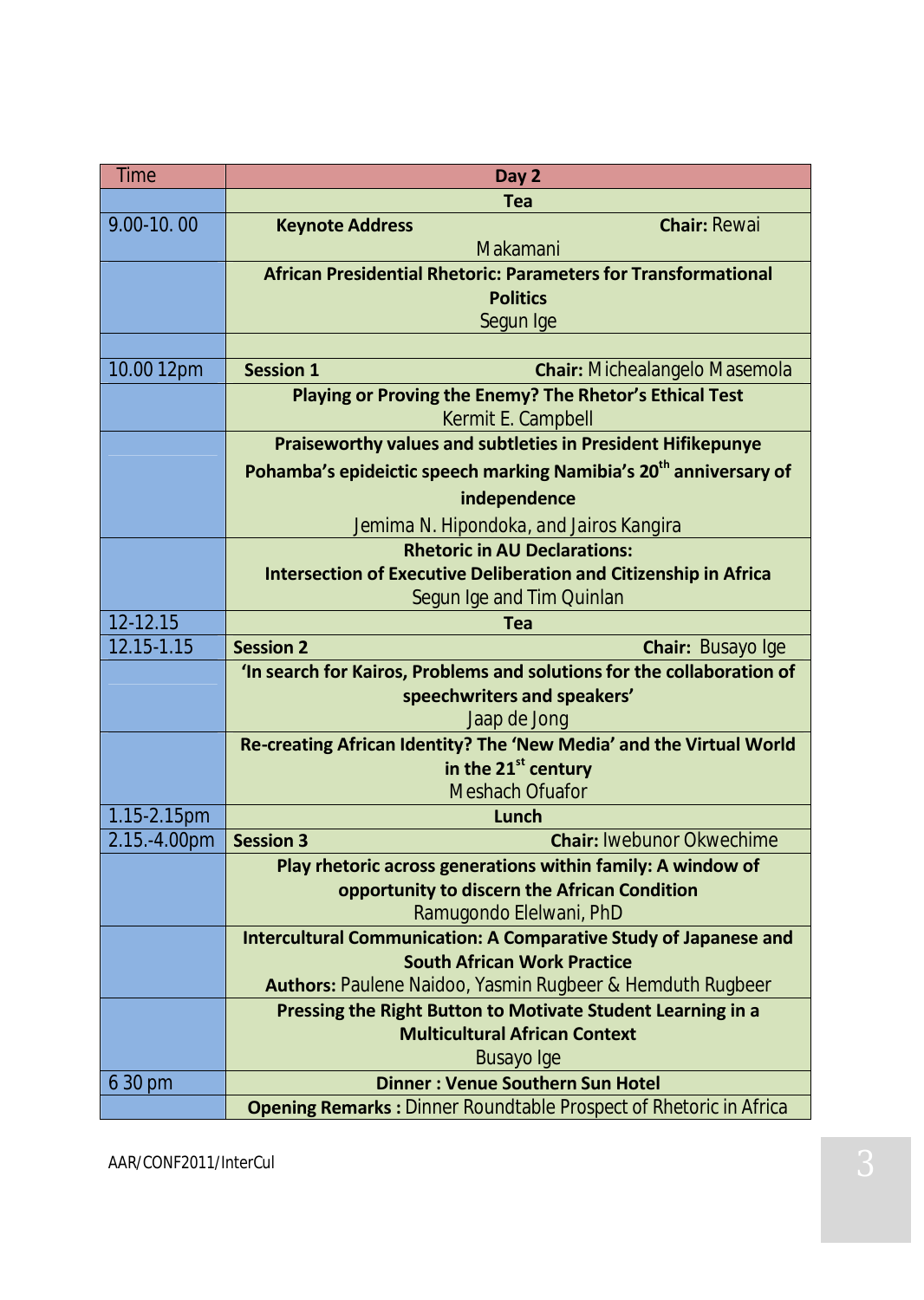*Abstracts*

**Normative theory as a cornerstone for media practice and policy:** 

**The case of** *ubuntuism*

### **Keynote Address**

# Prof Pieter J. Fourie, Department of Communication Science University of South Africa E-mail: fouripj@unisa.ac.za

In South Africa, conflicting views about the role of the media in society often underlie conflict between the government and the media. In the discourse about this the African moral philosophy of *ubuntuism* is occasionally raised as a framework for African normative media theory. At this stage, the *ubuntu* discourse can, however, not yet be described as a focused effort to develop a comprehensive theory on the basis of which media performance could be measured and media policy could be formulated from "an African perspective". To the contrary, the discourse should rather be seen as an intellectual quest to rediscover and re-establish idealised values of traditional African culture(s) and of traditional African communities and to apply them to media. Yet, given South Africa's history of apartheid in which Christian nationalism was misused as a moral philosophy to mobilise a patriotic media in the service of *volk* (nationhood) and *vaderland* (fatherland), it is not too early to ask critical questions about *ubuntuism* or any moral philosophy as a possible framework for normative media theory. Such questioning is the purpose of this paper. Against the background of postmodern and postcolonial perspectives on normative media theory, questions related to the following are raised: the expediency of *ubuntuism* in the context of changed African cultural values, the distinctiveness of *ubuntuism* as an African moral philosophy, the vulnerability of moral philosophy to political misuse, *ubuntuism* in the context of the future of normative media theory in a globalised world and changed and technologically converged media environment, and, the implications of *ubuntuism* for journalism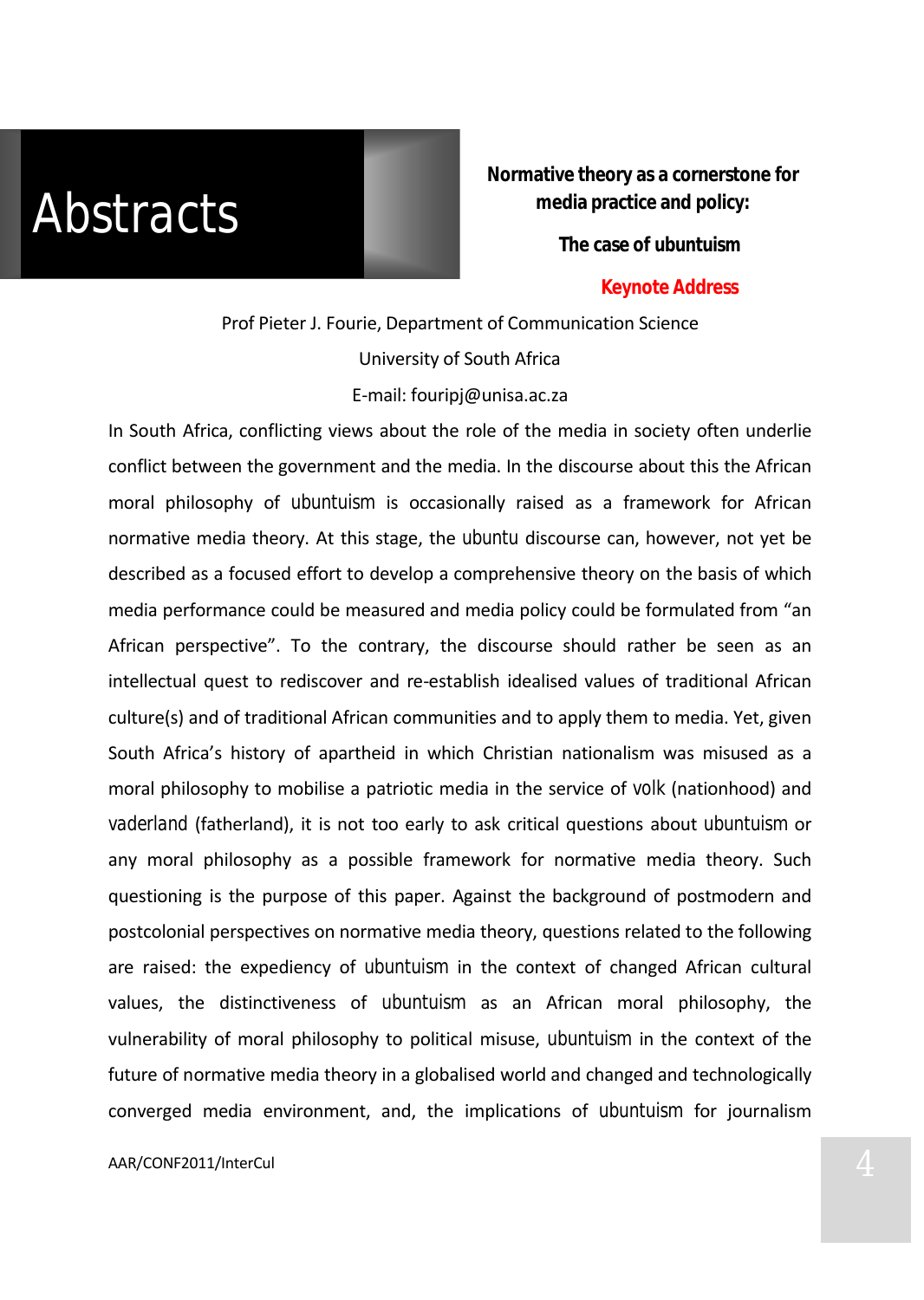practice. As other moral philosophies, it is concluded that *ubuntuism* may pose a threat to freedom of expression. Given the nature of contemporary South African society and its media system, the postmodern (and even post-postmodern) emphasis on diversity and pluralism as the cornerstone of future normative theory for media practice and policy is supported.

# **African Migrant Discursive Exits and Entries into South African Ports of Entry: The Airport Geography of Power as Site and Limit of the Rhetoric of Profiling** Dr Michaelangelo Kgomotso Masemola, *BA&BAHons(WITS), MA(Natal), PhD(Sheffield, UK)*

This paper inaugurates a postcolonial critique that takes stock of the fact that, beyond the much-avowed free transnational flow of capital and the restricted flow of migrants, a critical function of post 9/11 surveillance worldwide is to manage the terrorist spectacle in public spaces such as airports through a paradoxical discursive rhetoric of visibility and invisibility buttressed by a scientific discourse of racial profiling that is invidious to Africans in general. The resultant profile picture of surveillance, argues this paper, is in monochrome: black terrorists-cum-traffickers and white tourists-cuminvestors. Ironically, the spectacular discursive address of this profile unfolded with the infamously unfair detention of Wole Soyinka at OR Tambo International Airport in South Africa, gratuitously insulting and inconveniencing the Nobel Prize Laureate who was officially invited to give an address in honour of Nelson Mandela. This, in a country whose government officially propounds the rhetoric of African Renaissance and conventions of Pan-African geopolitical cohesion. Mobilizing the analytical category of the assemblage whose provenance is Deleuze and Guattari"s theoretical work on deterritorialization—based on the destabilization of traditional concepts of territory aviation ports of entry are seen to discursively become points of entry into the public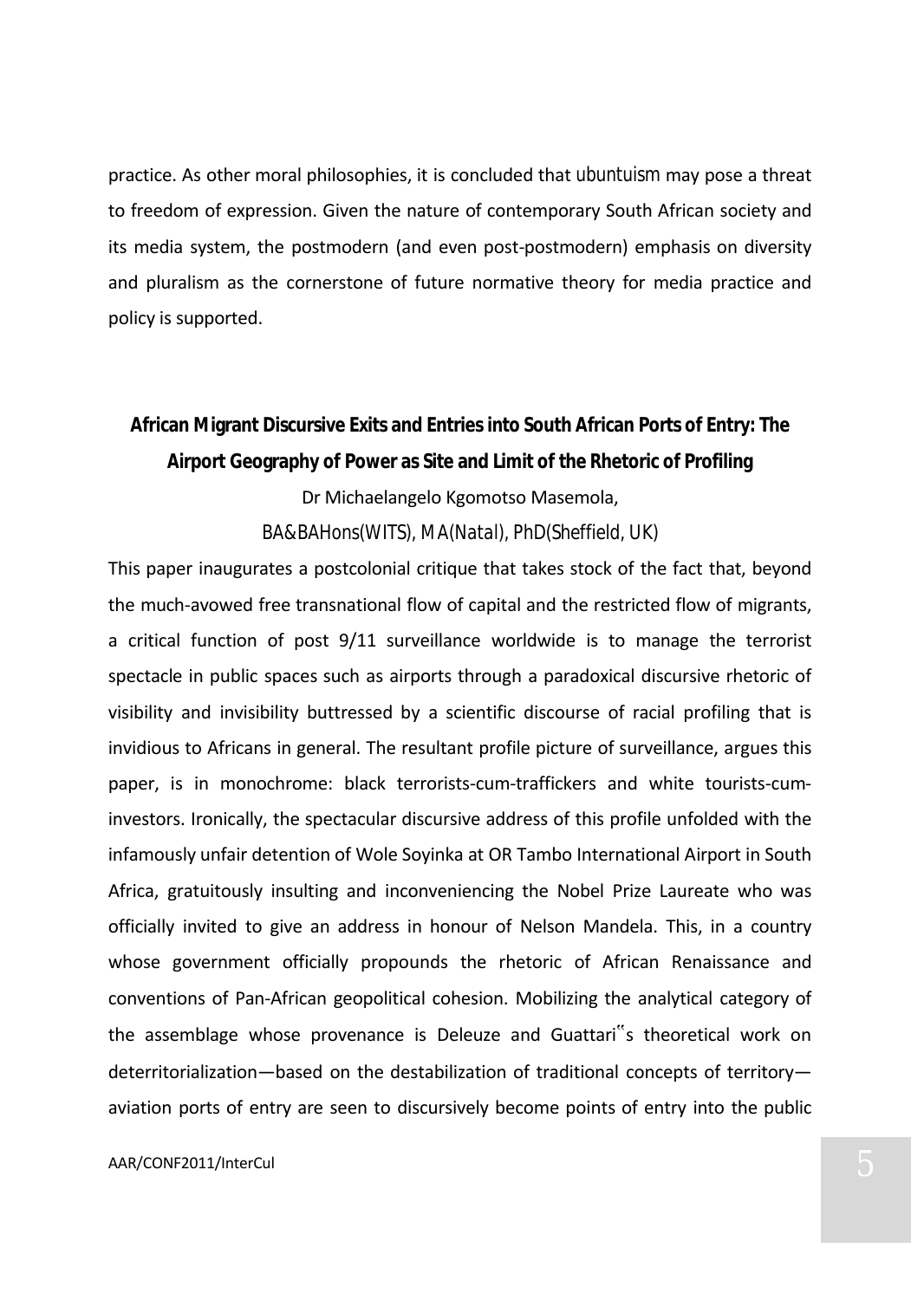discourse of the Islamic/Arab/African militant terrorist-cum-trafficker with the aid of profiling, biometrics and even nanotechnology. Accordingly, this paper takes its cues from Hempel & Töpfer (2009) as it grounds the question of airport regulation on the notion of the "surveillant assemblage" such as it is applied by Haggerty & Ericson (2000) to explain regulation as part of a surveillance consensus that creates "the illusion of total inclusion" by means of technologies that increase visibility as they work invisibly. Surely this exclusive visibility does not redeem what the socially invisible and unnamed Afro-American protagonist in Ralph Ellison"s *Invisible Man* (1952) decried but recalls instead what Fredric Jameson sees as "a problem with the body as a positive slogan"(2003:17), as well as racism against blacks of African descent. In this context, airport regulation of exits and entries into airport terminals arguably renders that space what Bigo (2006a) calls the "ban-opticon" (which is distinct from Foucault's "panopticon" with regard to emphasis on mobility instead of the fixed gaze), in that "only the few profiled as "unwelcome" are monitored by a few" (Hempel & Töpfer, 2009: 160)

**Presidential Rhetoric, Nigerian Style: Exploring the Politics of Empty Promises and Missed Opportunities in a Deeply Divided Society**.

### Obinna Ihunna

## Federal University of Technology, Owerri, Nigeria

It is not unusual to observe or mention that States exist to enhance the social conditions of its citizens. This fact finds a convenient place in political theory with the ancients, and remains a sustained social standard defining contemporary state- society relations. Thus it speaks directly to the purpose for which a state exists and that which should direct the action of leaders – the good life. However, the leadership therein holds the promise to either give effect to this hallowed objective, or shatter such dreams and impose pain,

### AAR/CONF2011/InterCul 6 and 2012 12:00 and 2013 12:00 and 2013 12:00 and 2013 12:00 and 2014 12:00 and 2014 12:00 and 2014 12:00 and 2014 12:00 and 2014 12:00 and 2014 12:00 and 2014 12:00 and 2014 12:00 and 2014 12:00 and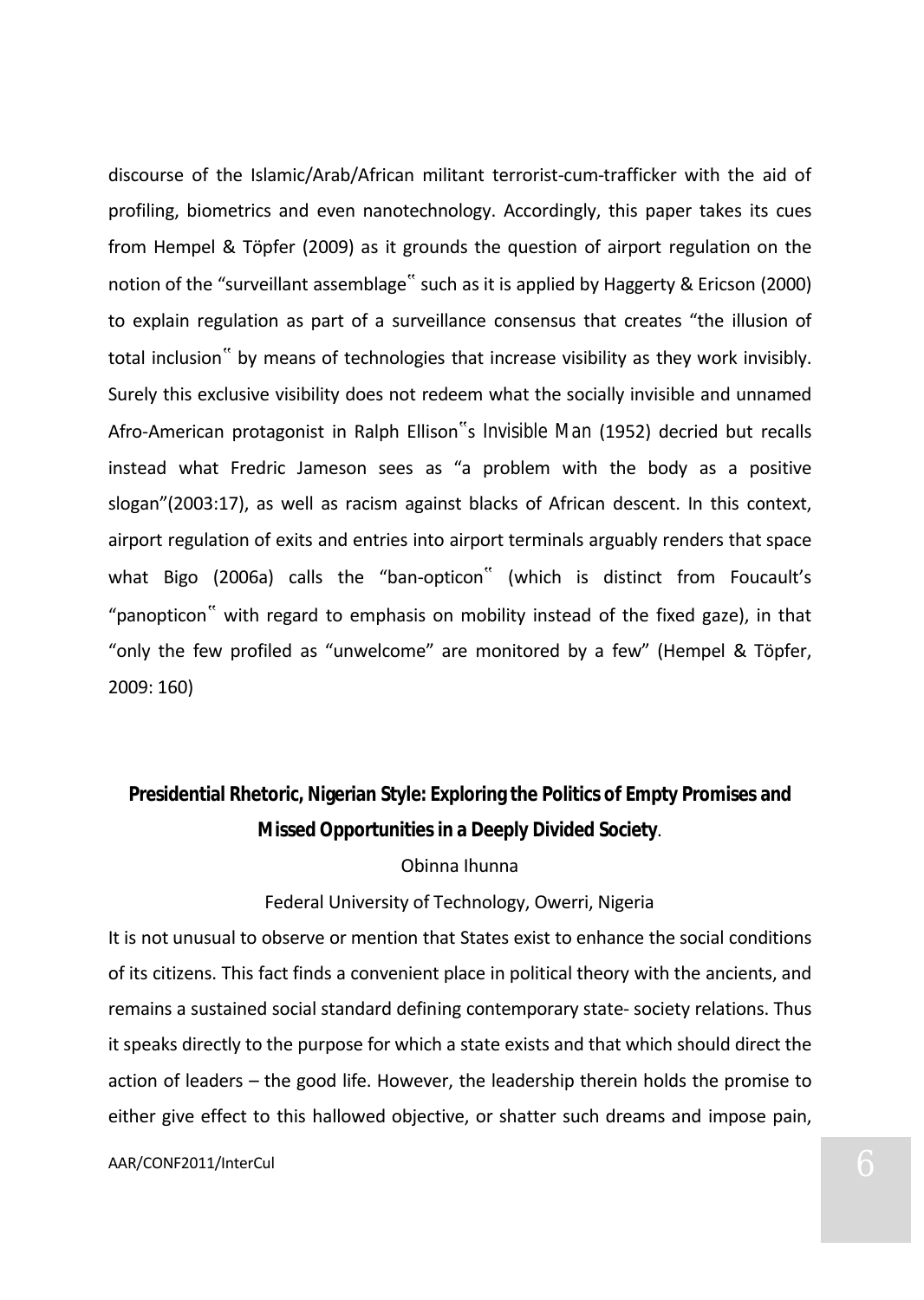poverty and disillusionment. These concerns are at the core of state – citizen relations in Africa, but appear to have been answered more in the imposition of pains, poverty and public disillusionment arising from the prevarication of leaders on the score of their presupposed visions of good governance and promises to secure same. Such visions can be evaluated from the standpoint of leadership commitments to set objectives that are expected to manifest in their being steadfast to such visions and promises as well as in towing a sympathetic course to the problems of the people, not in the dashing of hopes and in prevarications with public covenant. In this study, we focus on the challenges of postcolonial leadership in the Nigerian State, one that pales at any serious attempt to take stock of its positive achievement .The litany of woes that inundate the landscape in political, economic and cultural terms appear to suggest the failure of leadership to live up to public expectations predicated on the crucial pronouncements in power about how best to secure the good life for all. Against this backdrop, we interrogate the specific scripts of a number of presidents in the Nigerian State. The study takes interest in exploring the dominant rhetoric of presidentialism along broad lines of engagement that has seen this "household of experiments" persistently fail to satisfy public expectation and bring back social peace and happiness to the people. Essentially, it hopes to demonstrate that the rhetoric of presidentialism in the Nigerian state hardly holds any promise to concrete realization as suggested in the successive state decay, increasing public disillusionment, un-mellowed misery and marked disengagement from the people.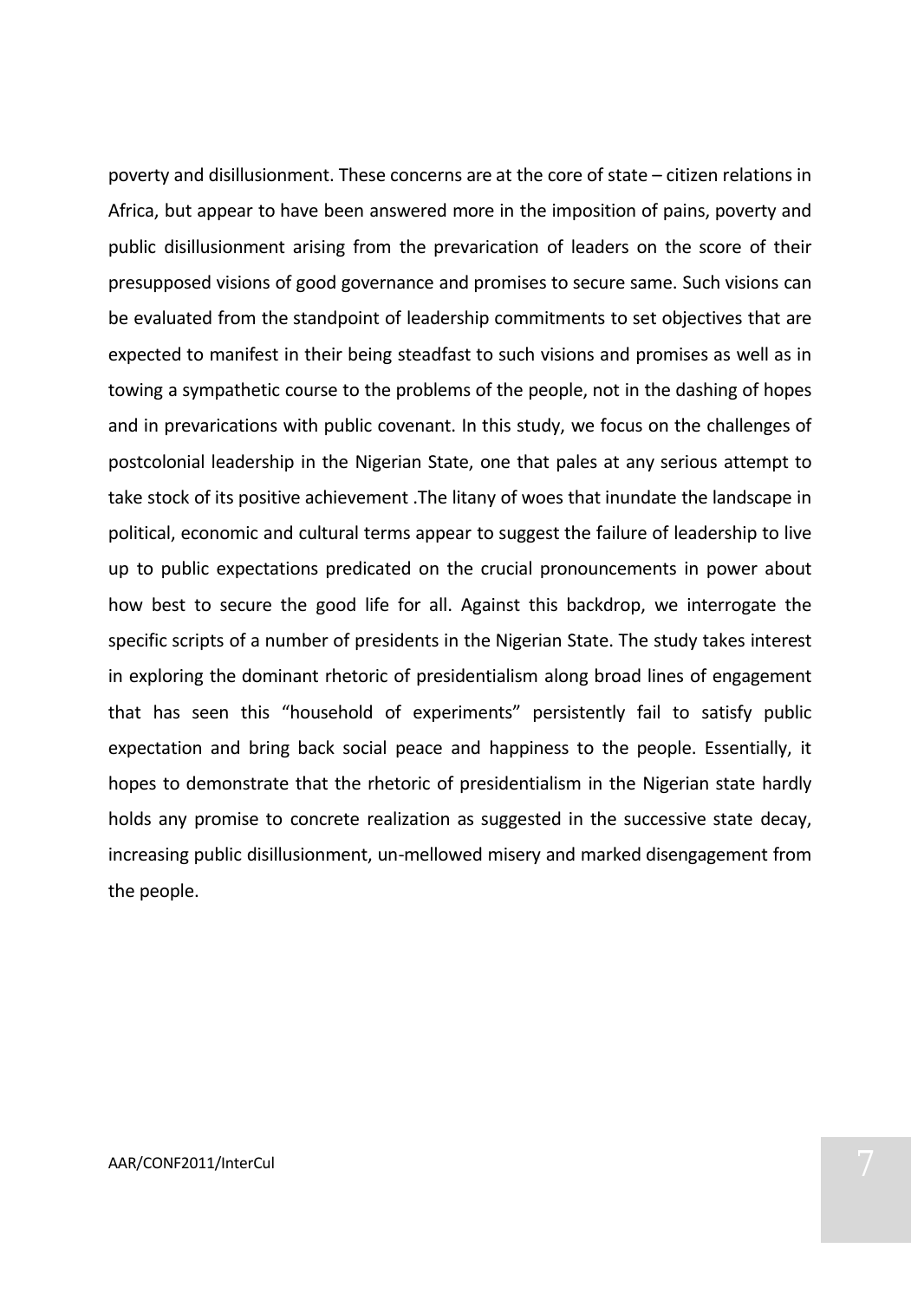# **Perpetual Presence: Images of Power in Nigeria's Fourth Republic Akin Iwilade**

Department of International Relations, Obafemi Awolowo University, Ile-Ife, Nigeria iwiladeakin@yahoo.com, +234 80 33549687

This paper examines the personalization of political power in Nigeria's fourth republic and its implications for democratic consolidation. The military period was distinct for its tendency to prevent public scrutiny of not only the actions of the state but also the very personalities of state officials. Since the return to civilian rule in 1999 however, politicians have made it a point to routinely inundate the public with the activities of the state. This would appear to suggest an erosion of the authoritarian character of the state and the emergence of a culture of robust public engagement with the society. This paper however contends that the perpetual presence of politicians in the public sphere represents a dynamic shift not in the depth of authoritarianism, but in the mode of its delivery. For instance, in some states of the federation, public projects like roads, schools and hospitals are routinely plastered with the names of state governors or their political slogans. This suggests that these projects, funded with tax payer's funds, are a personal gift from the governor. This personalization of state plugs crucially into the overall nature of political power and to its authoritarian exercise in Nigeria. Within the context of a political economy that thrives on primitive accumulation and political patronage, this paper argues that the deliberately constructed perpetual presence of political office holders deepens tyranny. This is largely because the attachment of state responsibility to individuals undermines institutional capacity that is ultimately crucial for the deepening of democracy and the reversal of authoritarianism. In demonstrating this, the paper examines the use of government personalities by three states in Nigeria. The first is Kwara State between 1999 and 2003 and Osun State in the period between 2007 and 2010. The public images of these two states have been largely appropriated by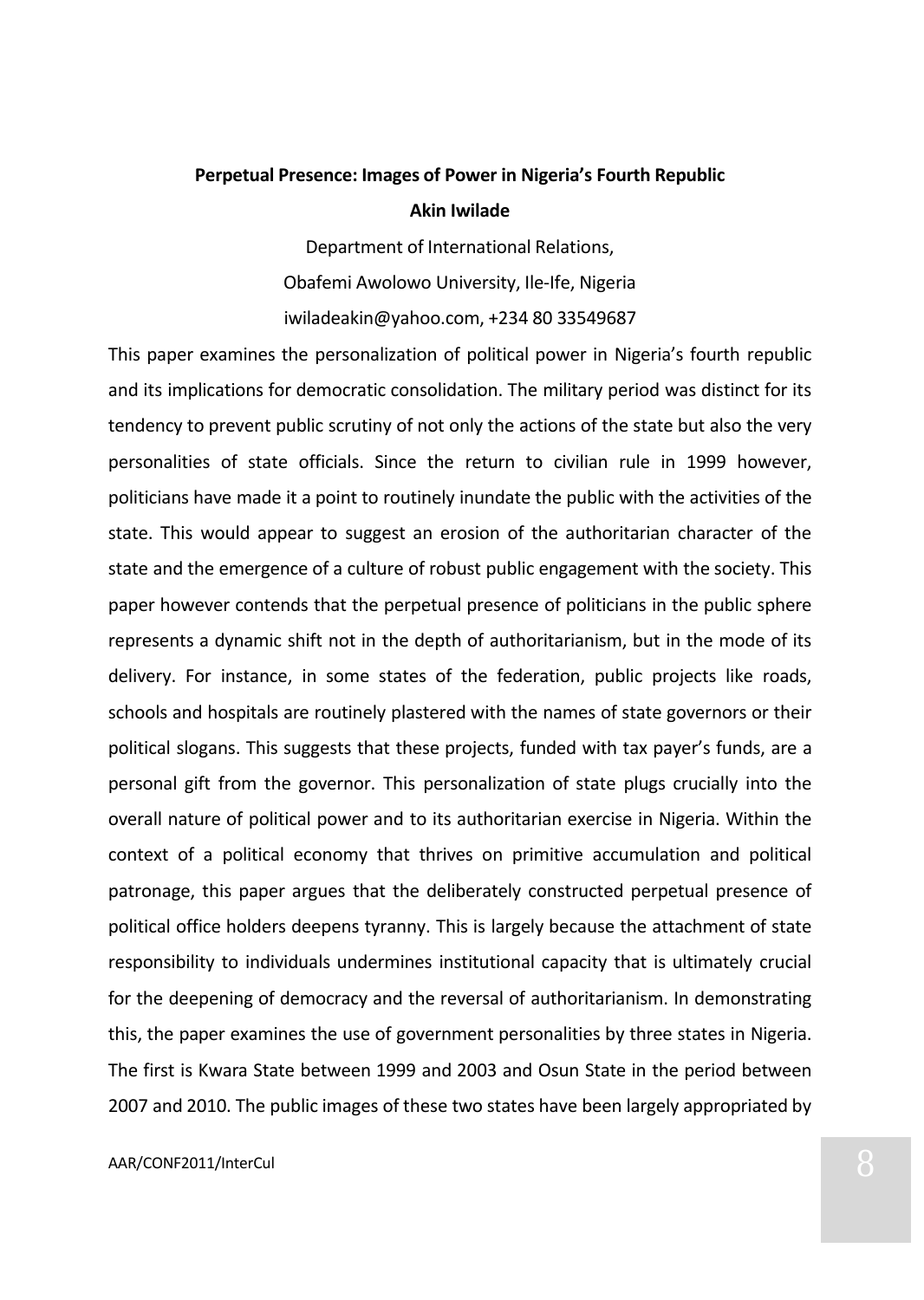the respective governors. The third state, Lagos, in the period between 2007 and 2010 will provide a countervailing analysis. This state is largely free from personalization. The three samples should provide a sound basis to rigorously test the impact of personalization on the authoritarian and arbitrary exercise of power and its implications for institutional capacity. The paper concludes by arguing that such personalization of power demonstrates the survival of the authoritarian ethic within the Nigerian state and raises important questions about the quality of democratization in the fourth republic.

# **African Presidential Rhetoric: Parameters for Shaping the Continent** Segun Ige

Of all the underdeveloped aspects of rhetoric in Africa, the profuseness of the production of 'speech' and other forms of rhetorical documents by African presidents is remarkable. Africa, like most other parts of the world, is constantly undergoing major political as well as institutional changes. Change seems to be the more constant feature of the African presidential rhetoric in the recent past, but such that has been dogged by tension, conflict, and insidious challenges. These changes progress from anti-colonial rhetoric that earned most countries their independence, while most of the movement leaders later became presidents, right through to the establishment of indigenous rule, which has also been riddled by new and perhaps unforeseen developments, some positive and others negative My thinking over the past couple of years has been around the instrumentalisation of rhetoric in political practice and governance and as means of, not only, understanding a president's political posturing, but also, as an instrument of evaluation. This paper will initialise a constructive engagement with appropriate theories and methodologies with which to make a case transformational politics through rhetorical best practice.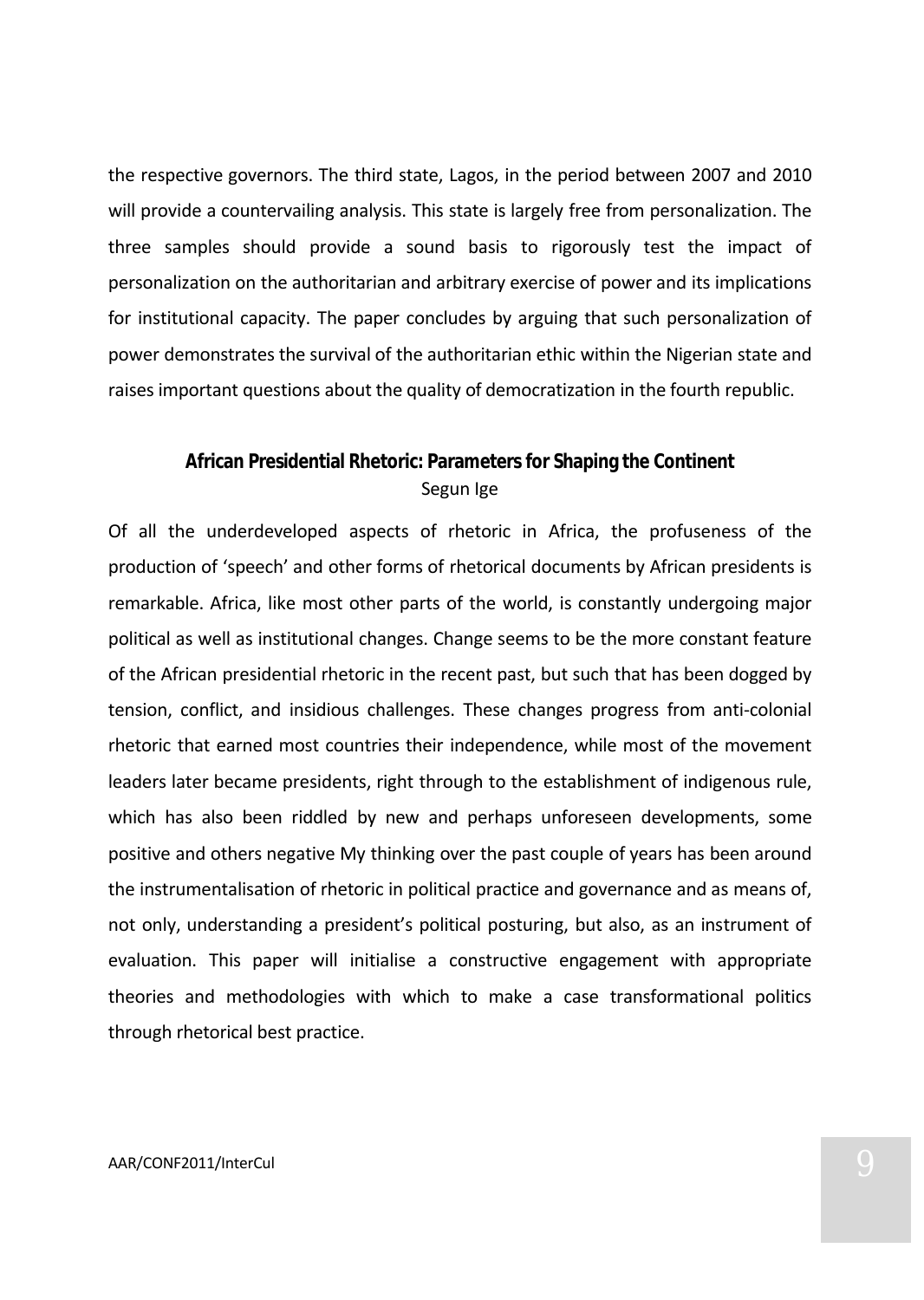# **Re-creating African Identity? The 'New Media' and the Virtual World in the 21st Century**

Meshach Ofuafor

Department of History, Obafemi Awolowo University, Ile-Ife, Nigeria Email: meshachofuafor@yahoo.com; mofuafor@oauife.edu.ng

The dominance of the global space by innovations in Information and Communication Technologies (ICT's), particularly in the last decade of the  $20<sup>th</sup>$  century, has helped to remodify the concept of identity. This has been made possible through the usurpation of mainstream media by the new media platforms.

The fallout from this development has been the emergence of an electronic community based on the web. Essentially, this convergence on the web; virtual community, has further deepened the debate on the question of identity crisis in Africa.

Thus, the paper will interrogate the following questions: can the new media platforms be used as a tool for mediating the debate on the question of re-creating African identity? Will the convergence on the web not create more identity crisis for Africa and the Africans? What are the challenges the convergence on the web will pose to re-creating African identity? What are the challenges encountered by Africa and the Africans as a consequence of this convergence on the web?

In essence, the paper will provide answers to these questions within the context of desk research and minimal oral interview contacts with about 10 respondents drawn from; Liberia, Kenya, Niger Republic, South Africa and Nigeria.

AAR/CONF2011/InterCul The findings will be that; in spite of the challenges posed by rate of penetration, low technological development, lack of political will and the seeming lack of awareness, new media forms have tremendously impacted on the distortion of the African identity. Thus, the paper envisages that these new media forms, if properly deployed, will facilitate the re-creation of African identity. And, rather than set the limit for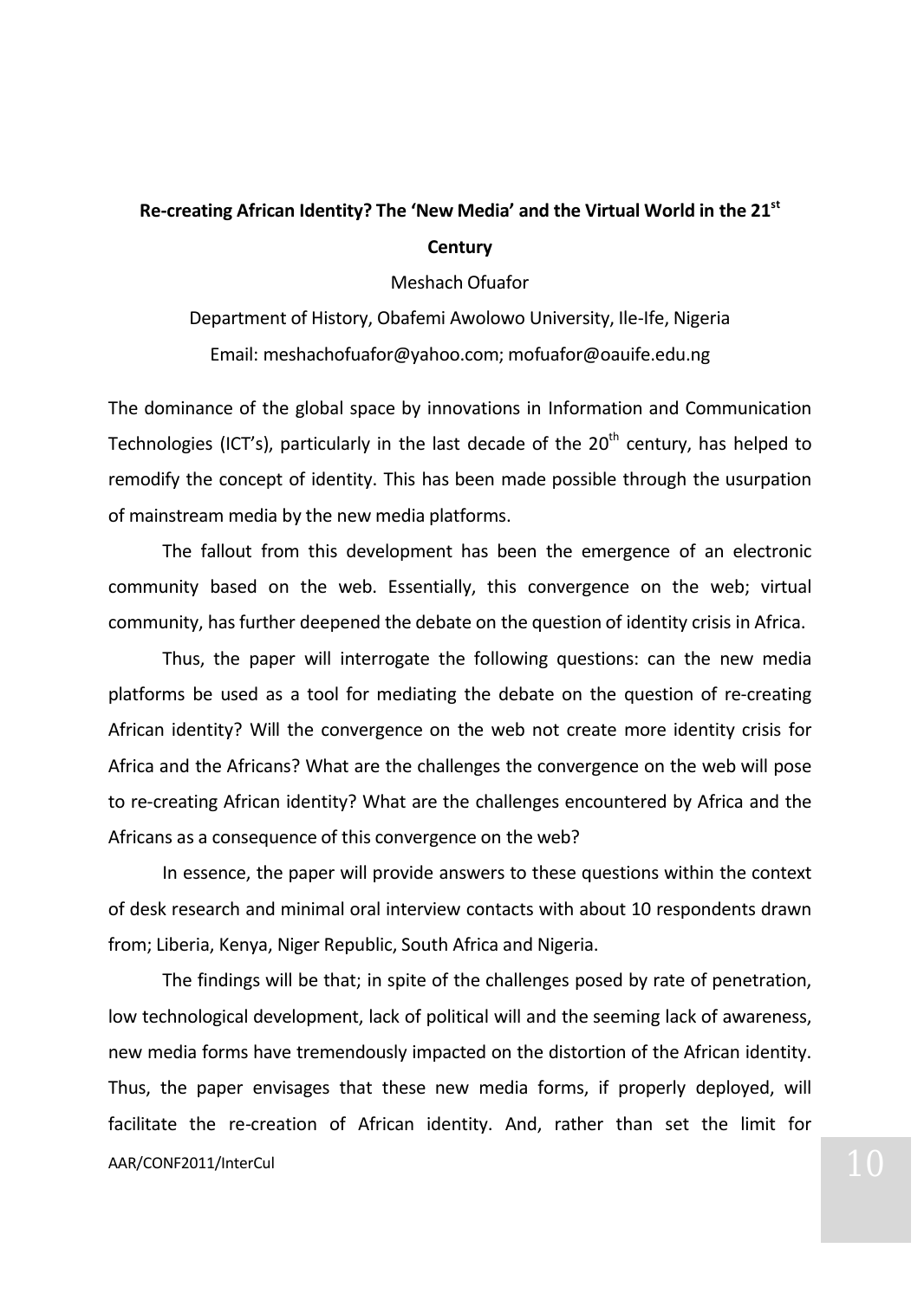participation in the re-creating process, the paper envisages that new media forms will become the ultimate embodiment for making the individual to become 'the God of his or her own universe.'

# **'In search for Kairos, Problems and solutions for the collaboration of speechwriters and speakers'**

### Jaap de Jong

### Leiden University, Netherlands

I will use short cases from a Dutch minister of Foreign Affairs, Ben Bot, Obama and Bush, but mostly draw on stylistical analytical work I did on the speeches of speechwriters of Dutch ministers. I will end with some advice for speakers and speechwriters and draw some lessons from Dutch experience.

# **"Cultural Rhetoric and Nation-building: The Logic of Nation Building as a function of Public Relations."**

## Mpho Phil Chaka,

## Department of Communications at North-West University

This paper is concerned with the theoretical perspective of the use of Public Relations (PR) to buttress the extant rhetoric of nation-building and, in so doing, advance a participatory development communication perspective for South Africa. The foundation of this paper is interdisciplinary as a scientific process. From an interdisciplinary approach, mobilizing political science and development communication, this paper will explore an approach that sets up the rhetoric of nation-building as function of PR. Since South Africa is enmeshed within the geopolitical locus of Pax Africana, directly through the New Partnership for African Development (NEPAD) and the Pan African rhetoric of the African Renaissance, an appropriate culture-bound, meta-theoretical framework will also be provided for this study. According to Ferreira (1999:30), "PR is practised from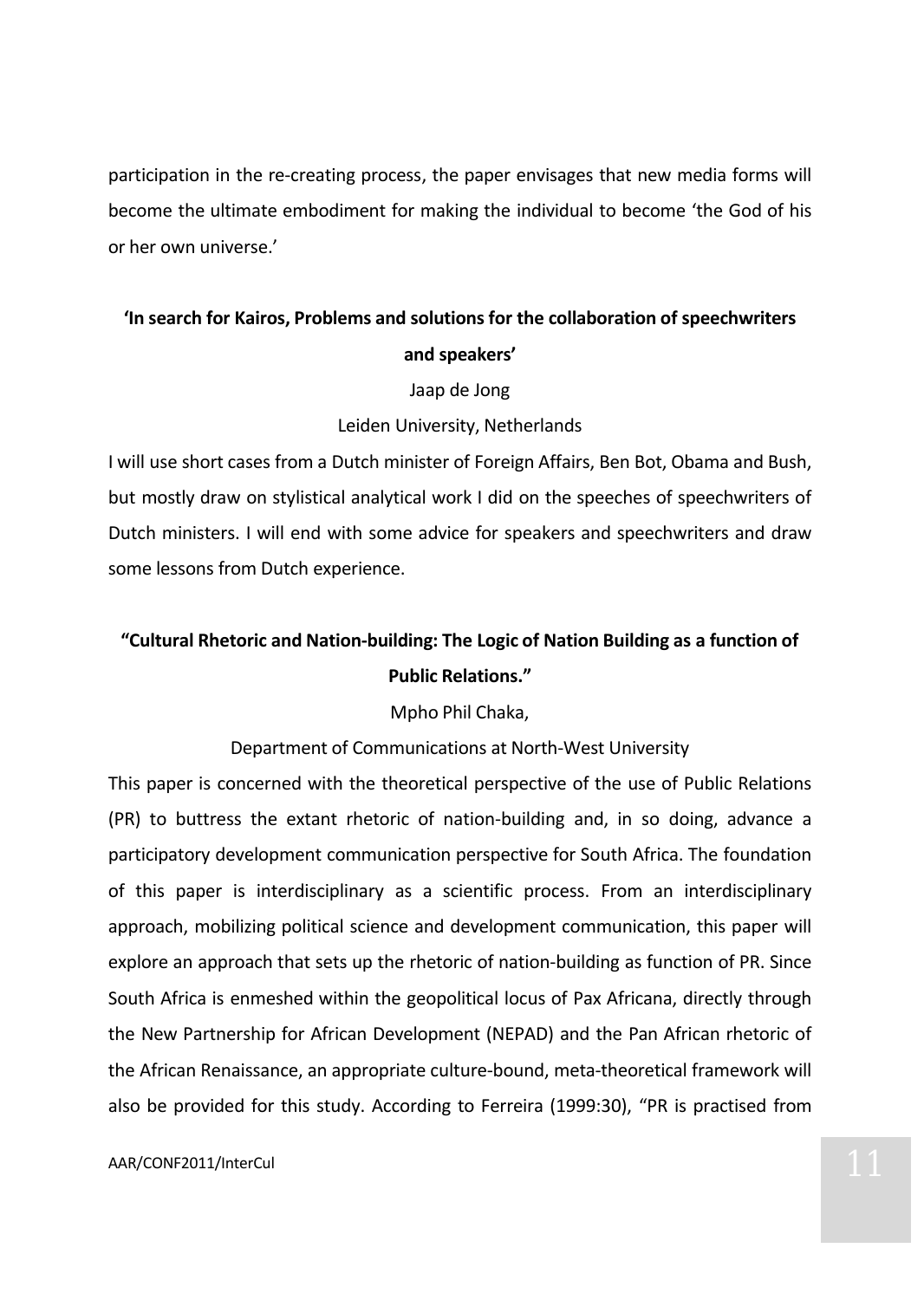different perspectives and definitions by different organisations and in different countries, depending on, among other things, the culture of the particular country and the evolutionary level that PR has attained in that particular country."

**One Lens Fits All: Globalized Images of African Identity in the Western Media** Iwebunor Okwechime Department of International Relations, Obafemi Awolowo University, Ile-Ife, Osun State, Nigeria. E-mail: bokwechime@yahoo.co.uk Mobile phone: +2348034287168

This paper examines Western media coverage of African identity to the global community. It presents a critical assessment of mass media images (identity) of Africa and Africans in foreign media. It argues that the presentation of African identity in the Western media perpetuates stereotypes and half-truths about Africa, with the result that the global community is frequently fed with a distorted view or perception of Africa. Tracing this tradition to colonial writers such as Blixen and Joseph Conrad to post-colonial scholars like Klare, Kaplan, Homer-Dixon and Jacobson, to name but a few, the paper contends that the Western media paint Africa with broad-brush strokes as a place of endemic violence, ridden by crisis, corruption and poverty beyond salvage, and ruled by despotic ignorant dictators.

The paper contends that this "one lens fits all approach" of the Western media in their reporting of Africa to the global community is devoid of objectivity, as it ignores the other side of the story. The paper recognises the fact that, though Africa is bedevilled with all kinds of problems ranging from political, social, economic to leadership, significant achievements worthy of reporting have been recorded in several African states over the past decades.

# $\mathsf{AAR/CONF2011/InterCul}$  12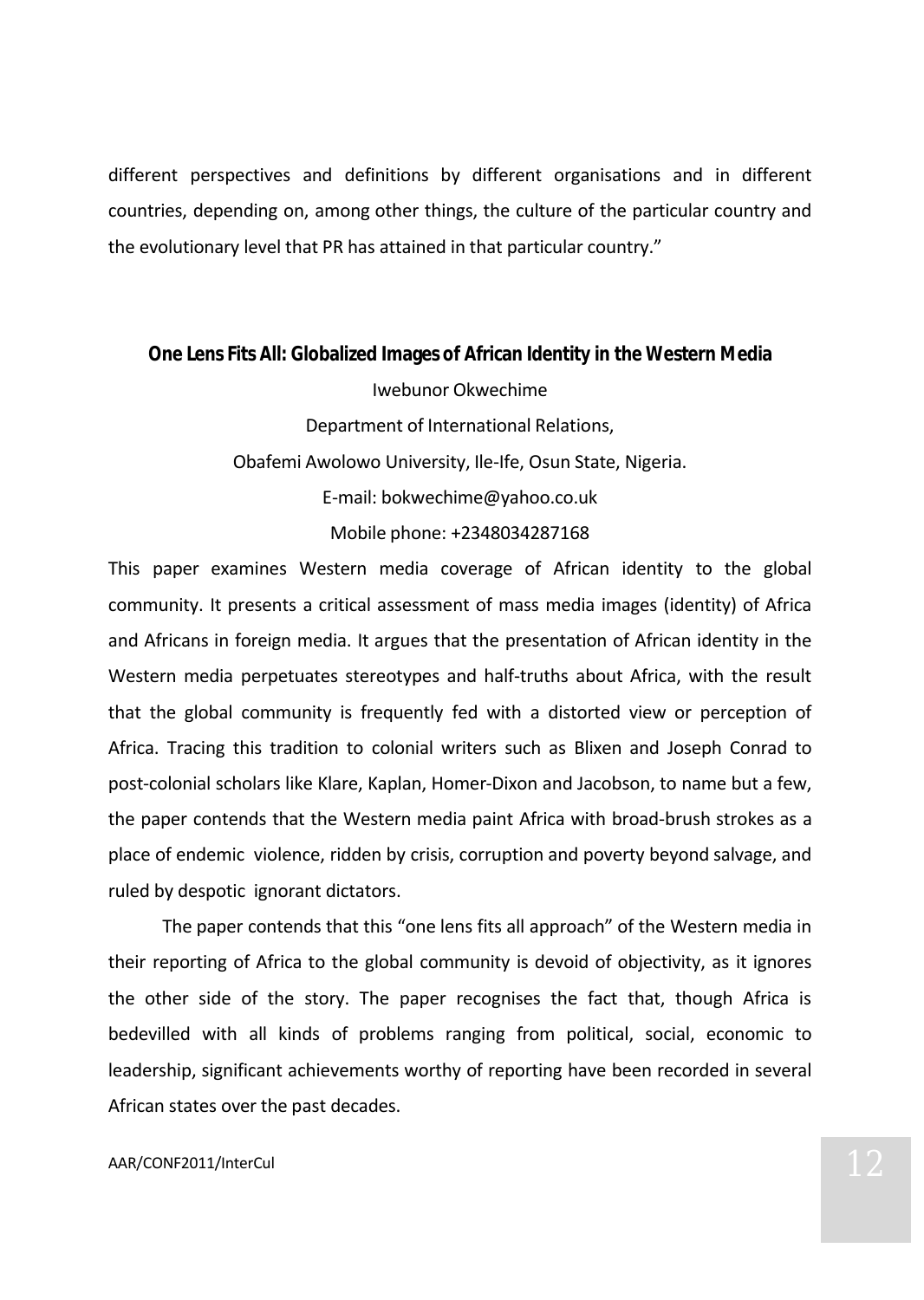Finally, the paper argues that globalized images/reporting of African identity in the Western-dominated international media, more often than not, ignores Western complicity in terms of policy failures and general lack of good governance that have characterized African development crisis in the post-colonial period.

**Intercultural Communication:**

**A Comparative Study of Japanese and South African Work Practice**

**Authors:** Paulene Naidoo, Yasmin Rugbeer & Hemduth Rugbeer The rapid increase in business globalisation has brought with it an increased need for effective international working environments. As a result, businesses demand a global mindset from their workforce to ensure that the organisation efficiently reaches its goals (Chaney & Martin, 2011: 4).

Cultural awareness is important to global business and, partnered with good communication, is an essential component in successful business worldwide. Our values, priorities, and practices are shaped by the culture in which we grow up. Understanding other cultures is crucial for intercultural communication. Therefore, intercultural communication is no longer an option, but a necessity for the survival of an organisation (Meyer, 2006:293-294).

Against this background, this paper aims to assist international organisations and their employees, by providing guidelines for conducting business specifically in Japan and South Africa. The study focuses on Toyota employees from Japan and South Africa, also known as ICT's (Inter-company transfers) and coordinators and their work practice. Existing models and theories regarding intercultural, globalisation and cultural transformations in today's society are examined. Social customs and business etiquette are also outlined and some specialties for each country are specified.

# $\Delta$ AAR/CONF2011/InterCul 13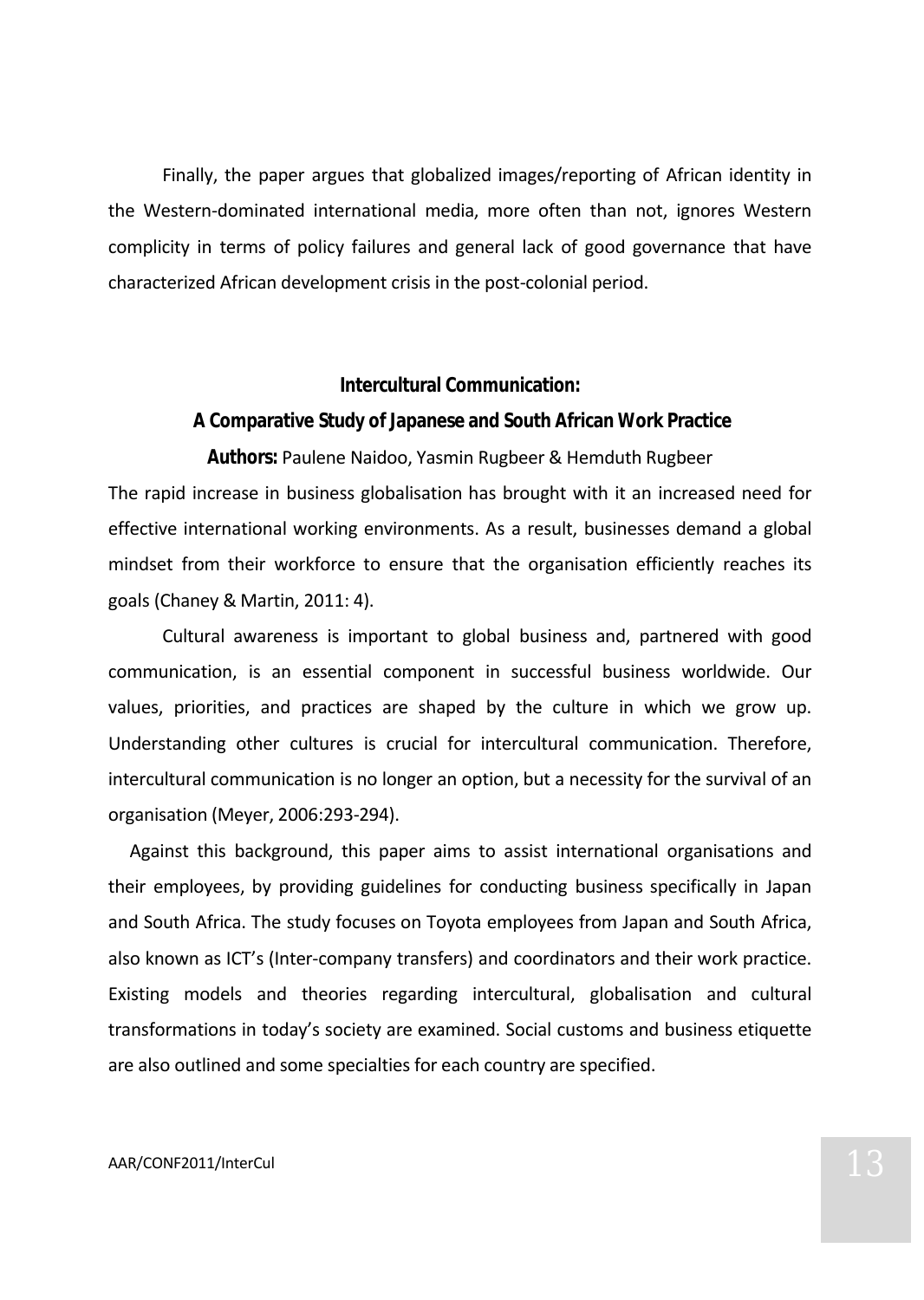The paper argues that organisations could encapsulate a more intercultural and global environment and explores how advanced technology and the media are vital components of intercultural communication, used to influence communication across cultures and across geographical locations (Steinberg, 2007:15).

#### **References**

Chaney, L. H., & Martin, J. S. 2011. *Intercultural Business Communication*. 5th ed. New Jersey: Pearson Prentice Hall.

Meyer, E. S. 2006. 'Communicating across Cultures'. In Locker, K. O. (ed.) *Business and Administrative Communication*. 7th ed. New York: McGraw-Hill. pp. 293-315.

Steinberg, S. 2007. *An Introduction to Communication Studies*. Cape Town: Juta & Company Ltd.

> **Recall of Politics of Identity in the narratives of the Nigerian Press** Prof. Abiodun Salawu, Dept. of Communication University of Fort Hare, Alice, South Africa. asalawu@ufh.ac.za, salawuabiodun@gmail.com

The phenomenon of differentiation in Nigeria is pervasive as a result of the nation's ethnic and religious diversities. The ethnic configuration of Nigeria is multi-layered. It is first broadly divided into North and South. Separately, each of the North and South is made up of different geo-political zones with each zone made up of peoples of differing cultures and identities. Again, the strand of religion is usually intertwined with that of ethnicity in Nigeria as each of the two major religions in the country – Christianity and Islam – is usually identified with a particular broad division of the country. In clear terms, while the majority of Northerners are Muslims, a large number of Southerners are Christians. This ensures that practically all conflicts between any of these groups of

# $\mathsf{AAR/CONF2011/InterCul} \quad \mathsf{14}$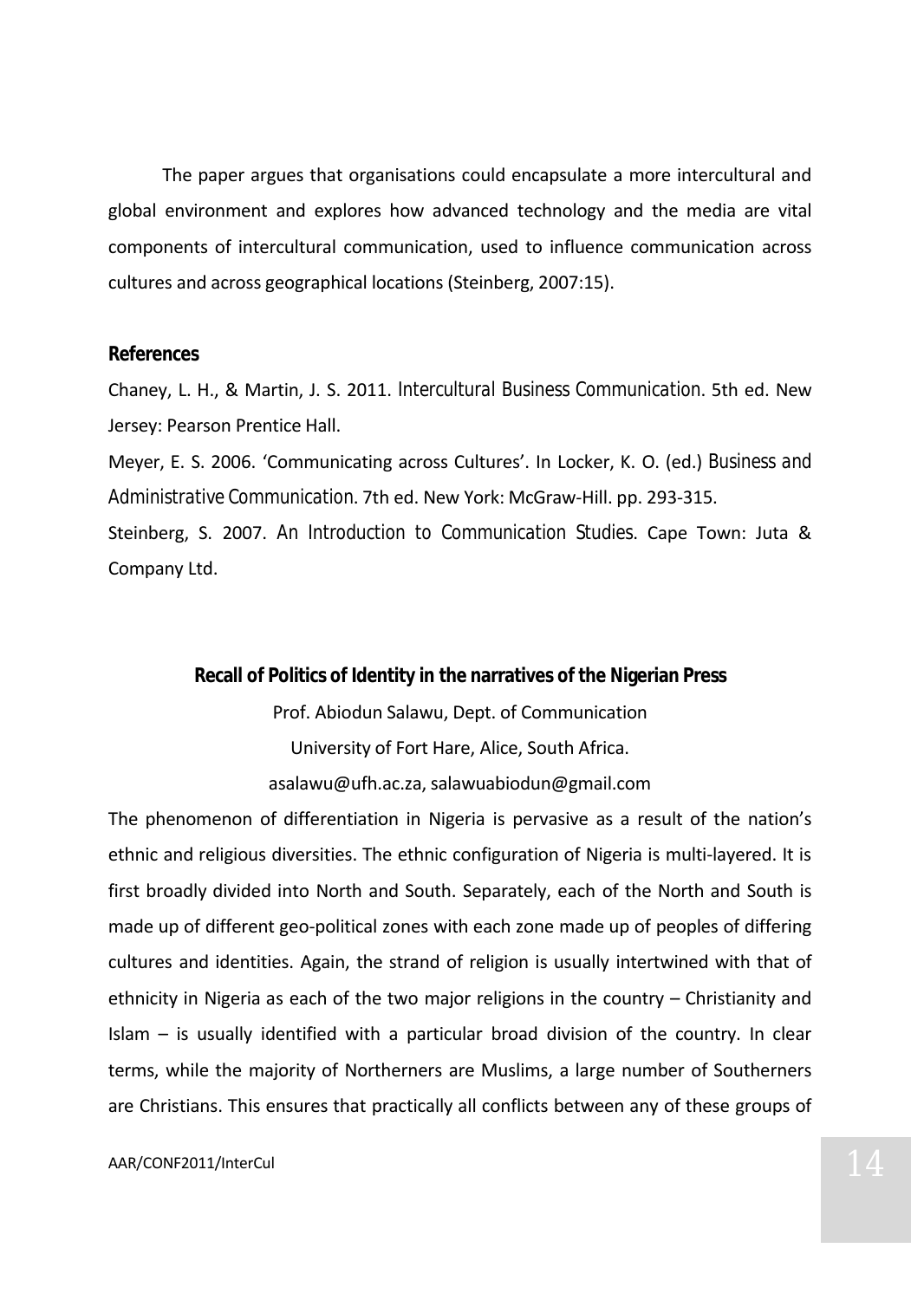people could easily degenerate into religious or sectarian conflict. The fact that Nigeria largely remains an aggregation of ethnic nationalities with each ethnic – and religious – group looking out for its own interest explains the perennial and bitter nature of politics of identity in Nigeria. During conflicts, propaganda is a major tool; and the various groups in Nigeria employ the tool well against their opponents whenever there is a conflict. A major technique of propaganda used in this instance is the selective recall of past misdeeds of the opposing group or individual(s) in the group.

Using Selective Retention as a theoretical framework, this paper considers a number of instances where selective recall of past misdeeds of a group or a member of a group has been used as a technique of propaganda in a conflict with the group. Selective retention is the tendency for the recall of information to be influenced by wants, needs, attitudes, and other psychological factors. Significantly, the Nigerian Press abstracted from the ethnic configuration of the Nigerian nation, and they therefore become veritable sites for the selective recall of the past misdeeds of opposing groups. For instance, this paper looks at recall of past events in the Nigerian press during ethnoreligious conflicts. Religious conflicts between Christianity and Islam are usually triggered in the North. Thus, whenever there is any conflict of such, the belligerent nature of the Northern Muslims is usually recalled, particularly in the Southern press. One of such religious crises was the one induced by a Southern newspaper (*This Day*) publication in November 2002 bordering on the then approaching Miss World Beauty Pageant. Expectedly, Northern newspapers came hard on *This Day* and the writer of the offensive article. From the writings of Northern newspaper columnists, it was evident that the *This Day* story only provided an opportunity for them to inveigh against their Southern counterparts. There had been deep-seated grudge against the Southern journalists on their (critical) writings about Sharia, the Islamic legal code that was introduced in a good number of Northern states at the wake of the rebirth of democracy in the country in 1999.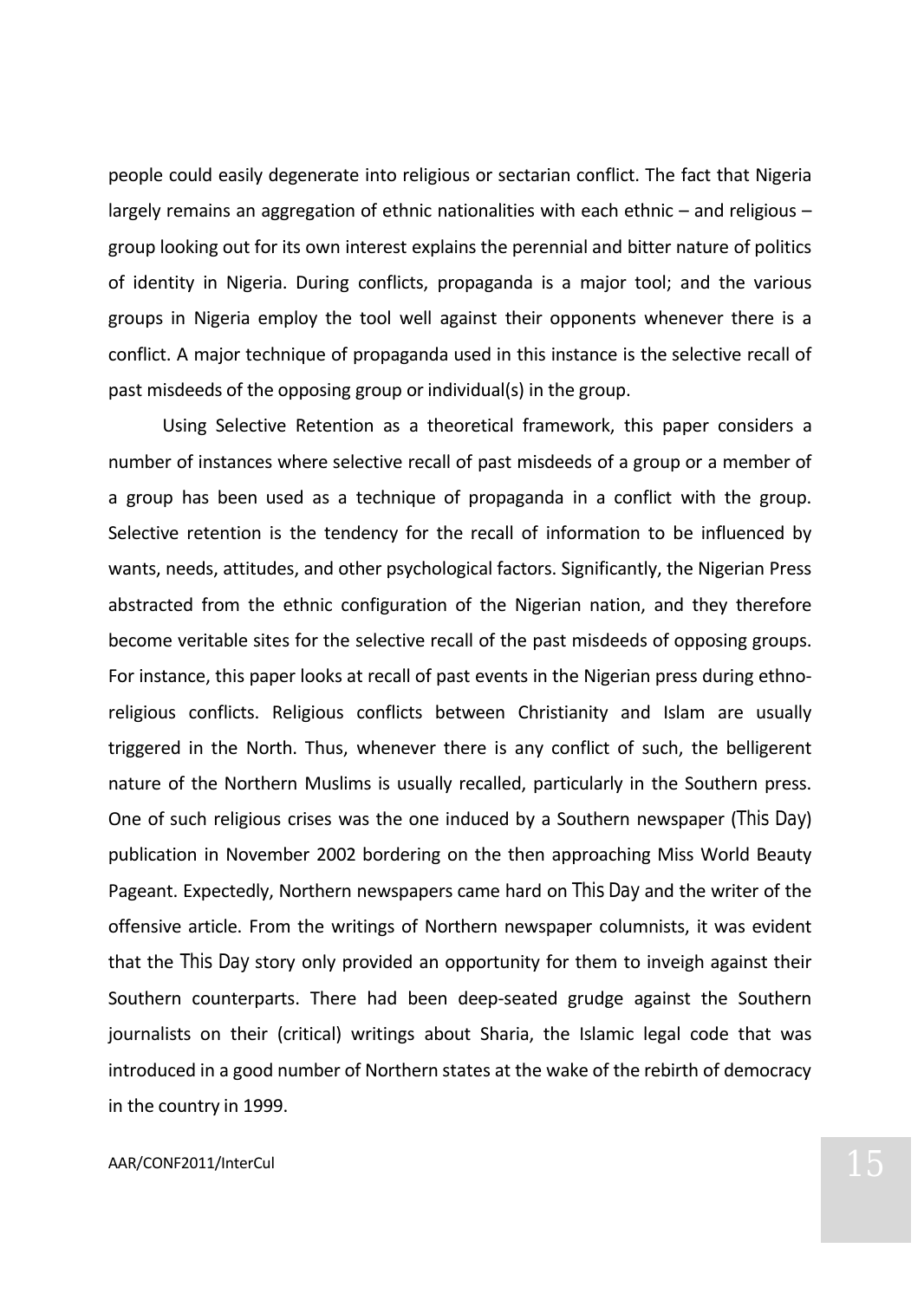# **Pressing the Right Button to Motivate Student Learning in a Multicultural African**

# **Context**

## Dr Busayo Ige

## DRHS, UCT, Cape Town

Despite the numerous academic support programmes introduced in higher education, globally (South Africa inclusive) to improve learning and teaching, studies show that some group of students remained unsupported when supported. There is now a shift toward researching and understanding student identities and their impact on student learning, given that learning and 'self' intertwine. Grounded in intercommunication paradigm, this paper attempts to show that student identities are core to learning and that self-conception of independence, confidence and legitimacy may constitute barriers to successful communication and thus learning. To demonstrate this, I draw on one-on-one encounters with students that were identified as at risks at two top South African Universities. The analysis highlights the politics of recognition and the different strategies employed by the different group of students. The unblocking of the student emotional blocks required an understanding of multicultural and multilingual nature of the context.

> **Play rhetoric across generations within family: A window of opportunity to discern the African Condition** Ramugondo Elelwani, PhD, University of Cape Town

That children's play across generations is changing globally may no longer be disputed. It is the nature of the change, factors associated with it, as well as its impact on society that may bring forth differing views from scholars on play across various disciplines. Much of the documented research on play has focused on the transactional relationship between technology and children's everyday culture in recent decades (Danish

# $\Delta$ AAR/CONF2011/InterCul  $16$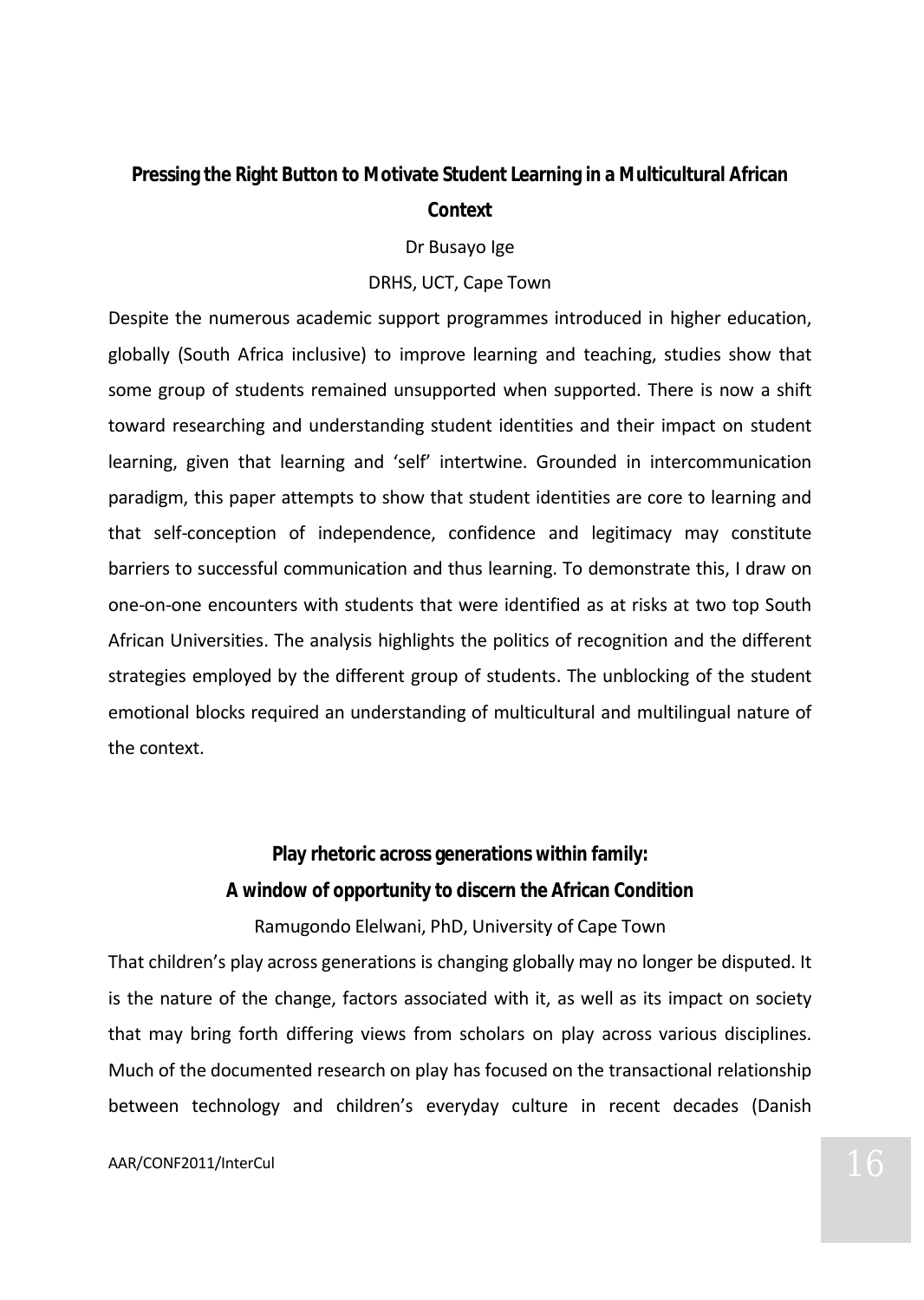University of Education, 2003), highlighting children's agency in determining the place for technology and the media in their lives, especially as children interact with each other. In much of the texts about children's play, adults have been cast as either irrelevant (Barnes & Kihely, 2003) or as powerful social agents whom children constantly have to elude, deceive, or resist as they craft their own play cultures (Formanek-Brunell, 1992; Grudgeon, 1988; Wilkie, 2000). This often dichotomous view of children versus adults in relation to children's play has obscured a candid analysis of what the changing rhetoric of play means for family and society, and what signals may be read in the forms that it takes as it transforms from one generation to the next. By using a case study of one family, and describing how across three generations the rhetoric of play changed from being about collective identity, to being complex, this paper aims to argue that the nature of change in children's play over time may mirror a general societal struggle for identity, as well as reflect African families' local negotiation of the global space.

This paper straddles the following two sub-themes:

- African Identity, the Media and the Virtual World
- Cultural Rhetoric and the African Condition

#### **References:**

Barnes, P., & Kehily, M. J. (2003). Play and the cultures of children. In M. J. Kehily, & J. Swann (Eds.), *Children's cultural worlds* (pp. 1-46). Milton Keynes: The Open University

Danish University of Education, 2003. The changing face of children's play culture: Children's play, learning and communication in a technology driven world. LEGO<sup>\*</sup> Learning Institute: Denmark

Formanek-Brunell, M. (1992). Sugar and Spite: The politics of doll play in nineteenthcentury America. In E. West, & P. Petrik (Eds.), *Small worlds: Children and*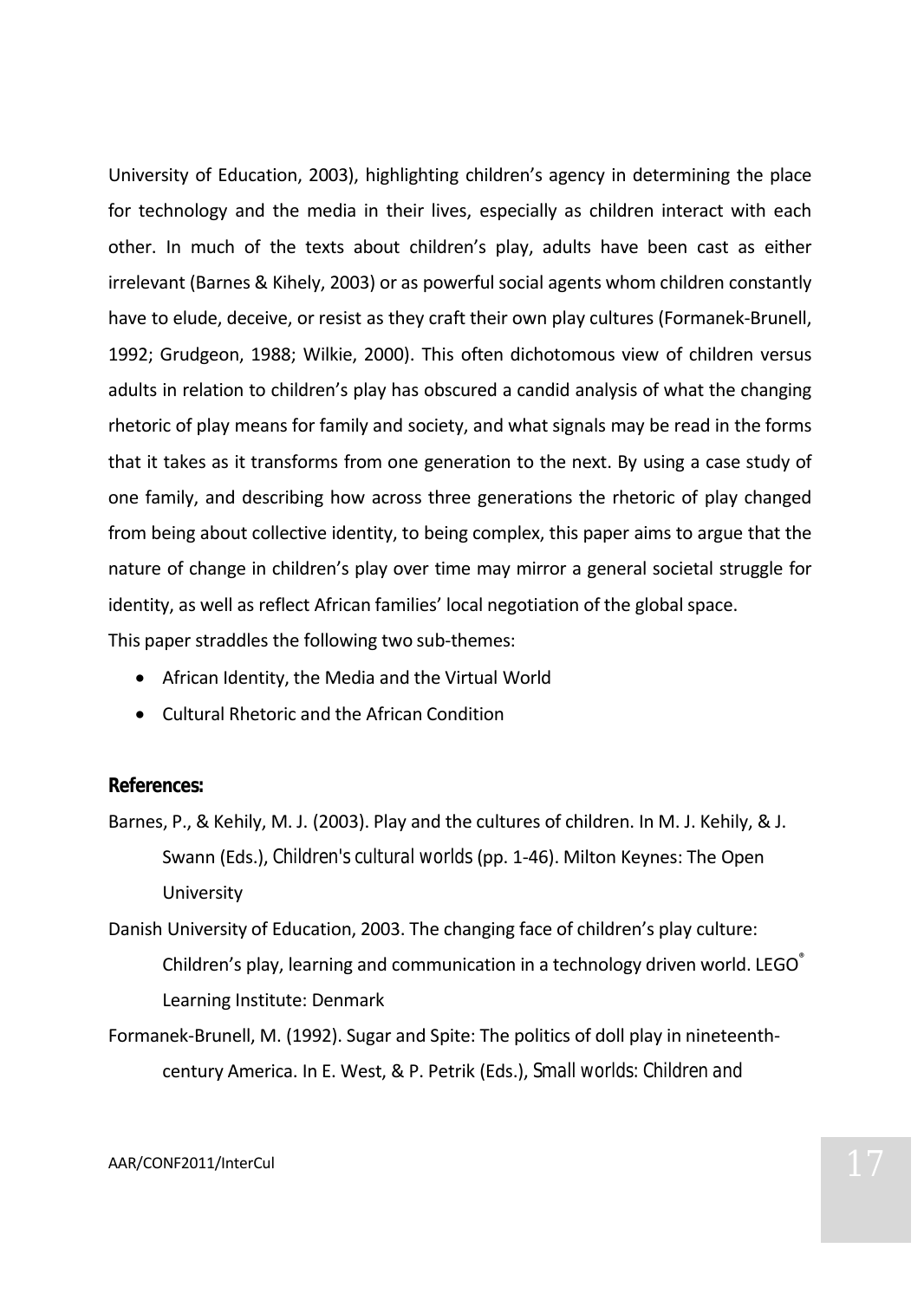*adolescents in America, 1850 - 1950* (pp. 107-124). Lawrence, Kansas: University Press of Kansas.

- Grugeon, E. (2001).'We like singing the Spice Girl songs…and we like Tig and Stuck in the mud: Girls' traditional games on two playgrounds. In Bishop, J. C. & Curtis, M. (Ed.), *Play today in the primary school playground: Life, learning and creativity* (pp. 98-114). Buckingham: Open University Press.
- Wilkie, L. (2000). Not merely child's play: Creating a historical archaeology of children and childhood. In J. S. Derevenski (Ed.), *Children and material culture* (pp. 100- 113). London: Routledge.

## **Playing or Proving the Enemy? The Rhetor's Ethical Test**

Kermit E. Campbell

Associate Professor, Department of Writing & Rhetoric Colgate University, 13 Oak Drive Hamilton, NY 13346, USA Email: kcampbell@colgate.edu

In one instance in director Clint Eastwood's *Invictus*, the newly elected South African President Nelson Mandela (played by Morgan Freeman) expresses considerable dismay that staff members of the previous administration had assumed that because they were white their services to the new government would be no longer needed or desired. Consequently, he summons them from their packing to tell them that, in fact, he wishes that they would stay, that their country needs their service. This and other similarly magnanimous gestures in the film cast Mandela as a larger than life figure, a kind of ideal hero. Because Mandela chooses not only to exact no retribution against the perpetrators of apartheid but also to embrace a key symbol of their dominance, that is, the national rugby team the Springboks, he appears in many ways to embody the Ciceronian ideal orator/statesman, one who possesses the requisite good character for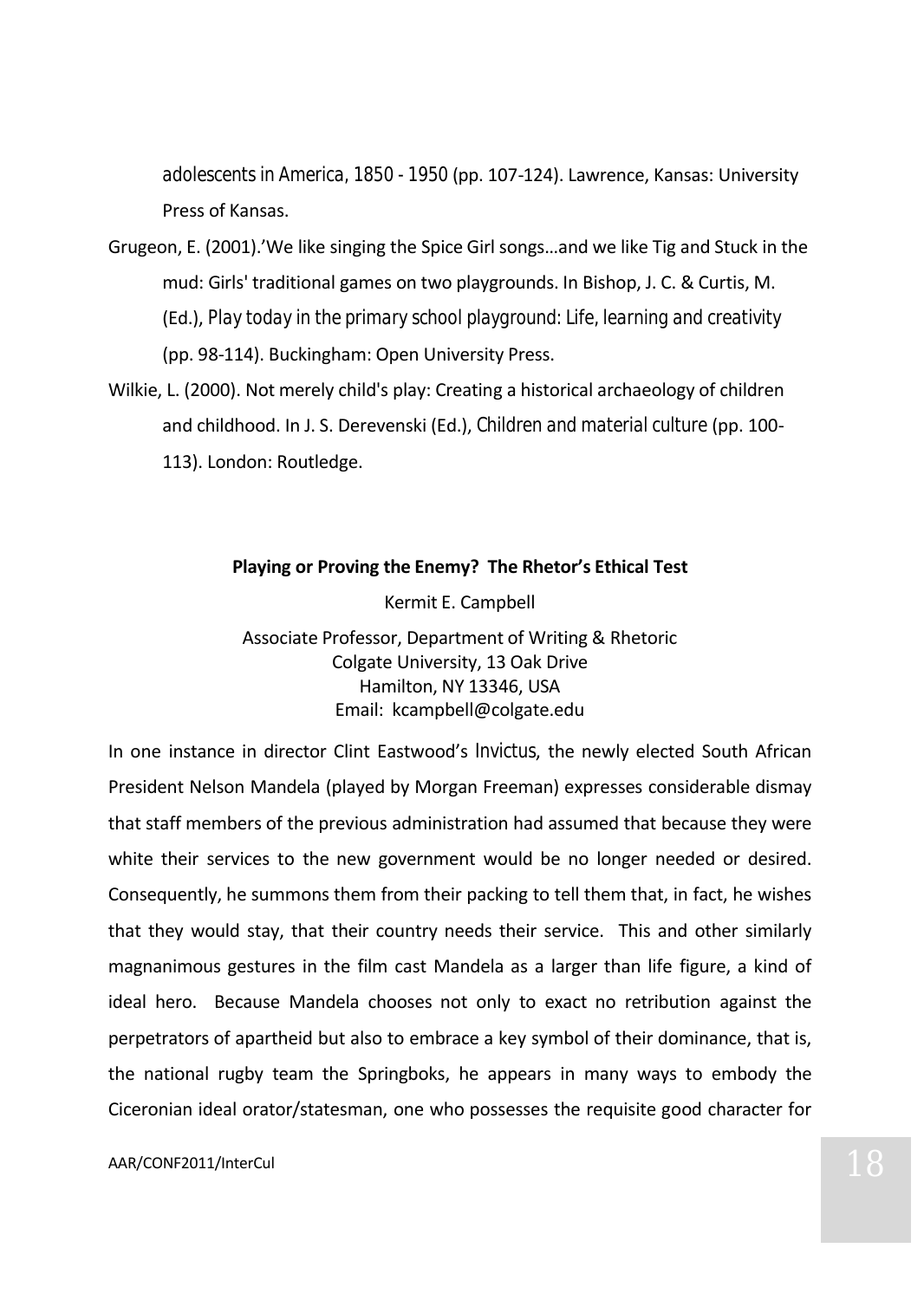artful speaking. However, according to John Carlin, author of the book (*Playing the Enemy: Nelson Mandela and the Game that Made a Nation*) that *Invictus* was based on, Mandela was not a good orator, was not the type of speaker who captivated audiences with the quality of his voice. And yet, as depicted in the film and the book, Mandela is the consummate rhetor; he is keenly aware of the motivations of his audiences and understands instinctively how to appeal to their best interests. Carlin seems to suggest that this was largely the product of Mandela's shrewd calculation, that Mandela simply manipulated his enemy into submission to his will. While it is clearly true from both accounts that Mandela had to "play" both sides (blacks and whites) to achieve unity among traditional enemies, I argue that his doing so was less a matter of manipulation and politicking and more a matter of the ethos he was attempting to cultivate as leader of a new South Africa. Drawing on the aforementioned texts as well as Mandela's *Conversations with Myself*, in this paper, I explore the rhetorical contours of this highly effective ethos.

**African proverbs and conflict management: A case study of selected Shona, Oshivambo, Yoruba and Swahili proverbial expressions** R. Makamani, Department of Communication, Polytechnic of Namibia **Abstract**

This study employs a Dialectical – Relational Approach to analyse selected Shona, Oshivambo, Yoruba and Swahili proverbs in a bid to show that African proverbs have vast potential in mitigating and possibly preventing conflict that has ravaged the continent thus almost threatening to reverse gains made in economic, political, educational and social spaces in recent years on the continent. Informed by *Ubutuism*, the study argues that African proverbs have a role to play not only in the economic

# $\mathsf{AAR/CONF2011/InterCul} \hspace{1.5cm} \mathsf{19}$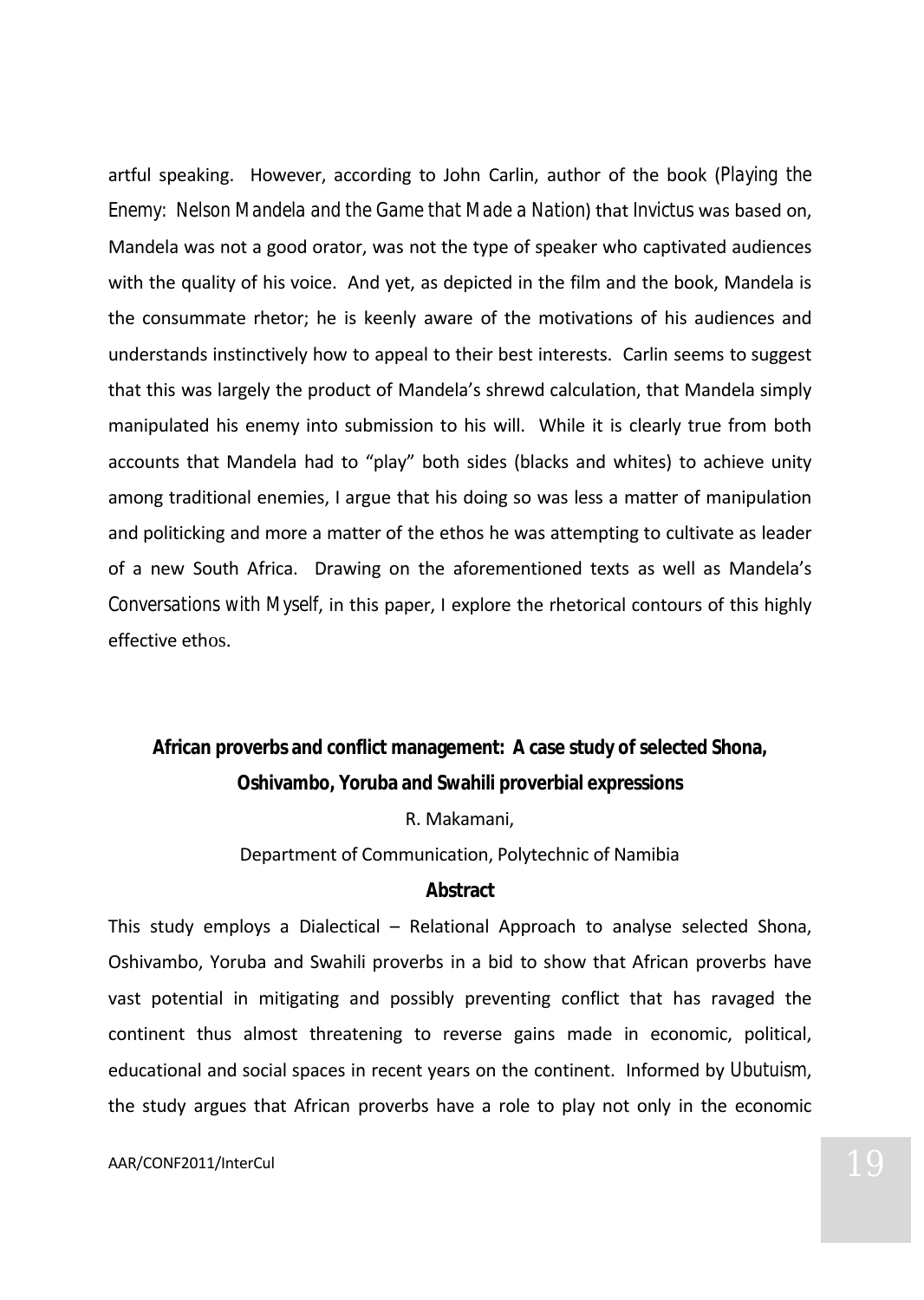development of the continent, but also in maintaining positive social relations with the rest of the world as is demanded by modern diplomacy and the quest for dignified social existence. In the study, I reveal that the Aristotelian three proofs of ethos, pathos and logos are inherent in African proverbs and can be used in all spheres of life in modern Africa to add value in education, commerce, politics and socialization systems both for the youth and adults. The study makes a critical analysis of proverbial expressions that deal with love, respect, endurance, care, goodwill and humility to reveal not only how this should inform African education systems, but that their incorporation in many spheres of life would provide answers to vices such as greed, brutality (e.g. killing of people for various reasons), lack of ethical conduct, lack of respect for adults, sexual promiscuity and corruption. A purposive sampling of proverbs has been employed in this study.

# **Praiseworthy values and subtleties in President Hifikepunye Pohamba's epideictic speech marking Namibia's 20th anniversary of independence**

*By Jemima N. Hipondoka, Polytechnic of Namibia and Jairos Kangira, University of* 

*Namibia*

### **Abstract**

Namibia can be described as an 'African Athens' if we consider the flourishing democracy in a country that was ravaged by apartheid for decades, and this in stark contrast to totalitarianism obtaining in other *independent* African countries where leaders' grip on power for decades on end, and their ruthless crush of voices of dissent seem to have become fashionable. In his speech marking the 20<sup>th</sup> celebration of Namibia's independence on 21 March 2010, President Hifikepunye Pohamba made it clear to the audience that this was his "second and last term of office as President of [the ] Republic", a rare feat as many an African President would regard such a public

 $\mathsf{AAR/CONF2011/InterCul} \quad \textcolor{red}{\mathsf{20}}$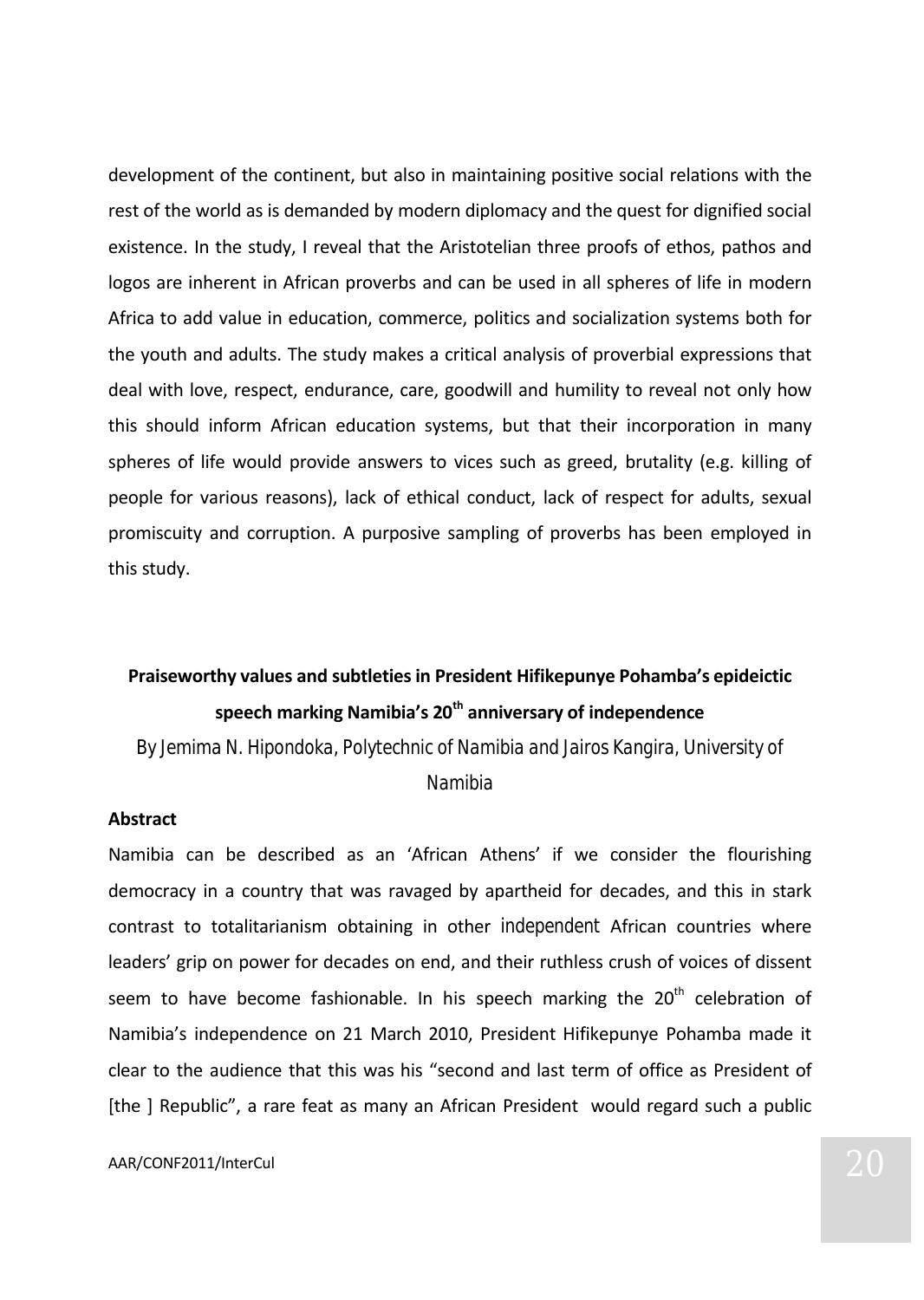revelation a taboo. In this paper we explore President Pohamba's epideictic rhetoric focusing on the democratic values worth pursuing and some subtleties contained in the speech. Why worry about a ceremonial or epideictic speech? We attempt to answer this question bearing in mind Aristotle's view of epideixis: "the present is the most important; for all speakers praise or blame in regard to existing qualities, but they often make use of other things, both reminding [the audience] of the past and projecting the course of the future" (*Rhetoric,* 1358b". Following rhetorical tradition, we demonstrate that President Pohamba's speech takes stock of the achievements of the democratic government and how he sees his SWAPO Party steering the future as espoused in the Constitution.

## **"I am angry! But what can I do?":**

## **Interplay of Discourse and Praxis in a South African Church Community**

Dorothee Holscher, Lecturer School of Social Work & Community Development University of KwaZulu Natal: Howard College Campus Durban, 4041, South Africa

In May 2008, South Africa was swept by a wave of xenophobic violence, which killed 62, injured more than 740, and displaced about 80 000 people (SAMP, 2008). Amongst the displaced was a group of just under fifty Durban-based Congolese and Burundian refugees who found themselves accommodated at a local church community which in turn comprised a fairly large percentage of white, upper and middle class South Africans. With this event began a process of engagement and integration between groups who differed vastly in terms of race, citizenship and socio-economic status (compare Elias & Scotson, 1965).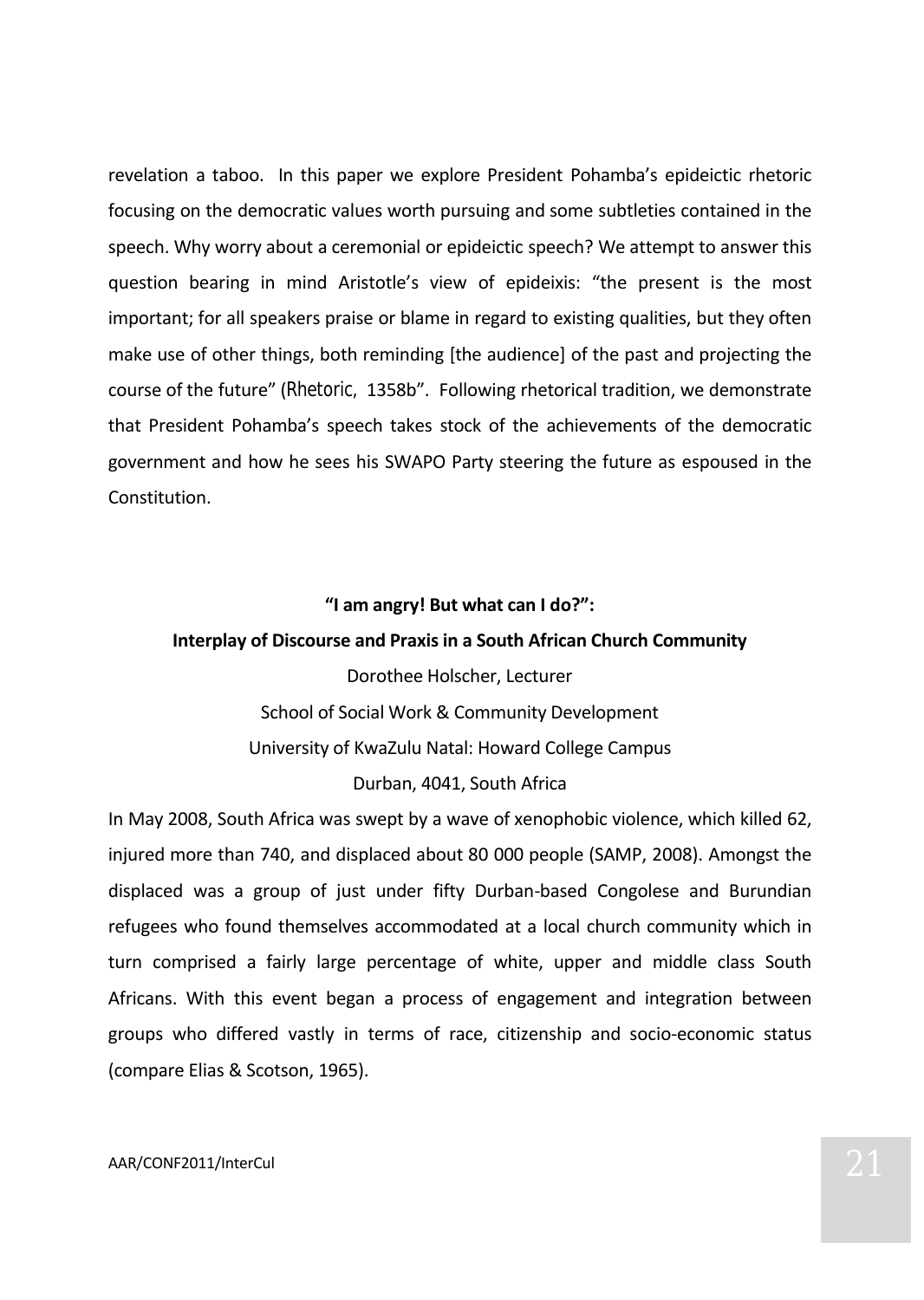Over a period of 18 months, I participated actively in this process. Having worked on the issue of social justice for a while, I understood the church community's context to be one of deep structural, socio-economic, cultural and political injustice and exclusion of non-citizens in South Africa (compare Fraser, 2008; see also Benhabib, 2004; Lister, 1997; Nussbaum, 2006), which preceded, and continue to exist beyond the 2008 outbursts (Human Rights Watch, 2005; SAMP, 2008). Not everybody in the church community shared my views. Hence, my contributions to the said engagement and integration process were guided by notions of structural/anti-oppressive social work, with particular attention being paid to issues of identity, negotiation of power and encounters with the *Other* within and across groups (Bauman, 1993, 2004; Dominelli, 2002; Mullaly, 2002, 2007; Foucault, in: Smart, 1985, 2002). One of my expressed aspirations for the outcomes of this engagement – one that was not embraced by all was to develop joint responses to the realities of structural injustice and exclusion of non-citizens in South Africa. To date, this goal has been partially achieved at the most, but it continues to inform a process of continued engagement.

During this episode, I collected qualitative data comprising personal diary notes, sermons, various church documents and ten depth individual interviews. The proposed chapter is based on an iterative analysis of this data and the theoretical frameworks referred to above. It confirms that structural and anti-oppressive social work do hold opportunities for emancipation on either side of existing socio-economic and cultural divides and membership boundaries, even within a context of deep structural injustice and exclusion as exist in the field of social work with refugees. And yet, the depth of such injustices and exclusions can be so severe as to undermine the practice of structural/anti-oppressive social work itself. It is my hope that the presentation and discussion of this experience will contribute to the development of a modest yet realistic and practicable assessment of the limitations and possibilities of anti-oppressive social work in diverse and divided community contexts.

# $\mathsf{AAR/CONF2011/InterCul} \quad \textcolor{red}{\mathsf{22}}$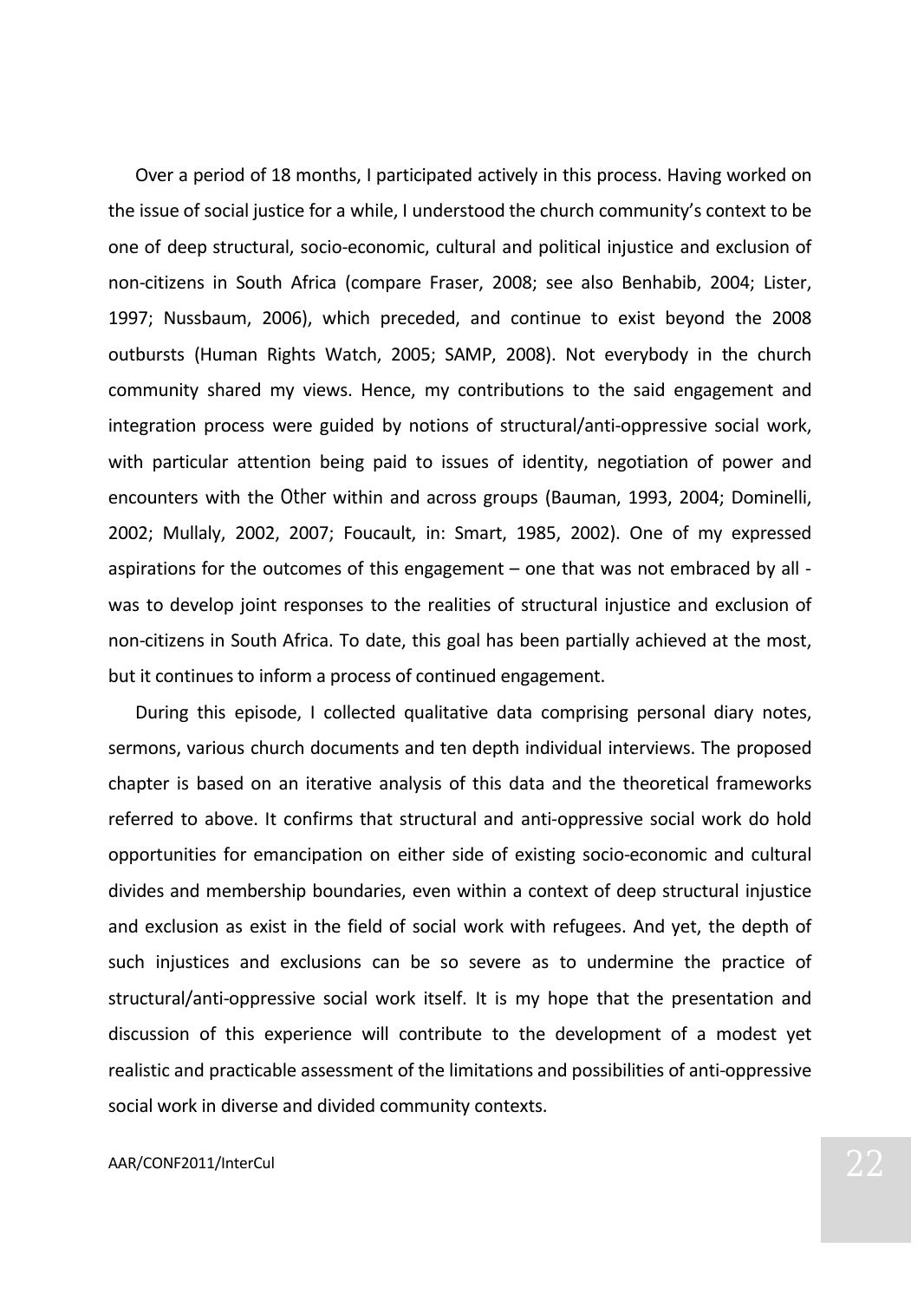**Key words:** Anti-oppressive social work, structural social work, social work with refugees, social justice, social exclusion

# **Rhetoric in AU Declarations: Intersections of Executive Deliberation and Citizenship in Africa**

# Segun Ige and Tim Quinlan

In this paper, we present issues concerning the perennial fallout in the idea of African citizenship. Centrally, we test Derrida's philosophical claim of citizen as an enemy as a result of negative posturing of state policy. Policies are by nature futuristic positions of government to cater for the needs of their citizens. However, there are numerous factors that militate against timely and successful implementation of these policies. These range from internal political unrest, poverty, to corruption and incompetence or lack of requisite capacity. In this paper, we attempt to chart AU's attempt to solve the public health crisis that gripped the world, and the opportunities that Africa in particular had in dealing with the pandemic but could not due to the myriads of problems confronted several African states at this period.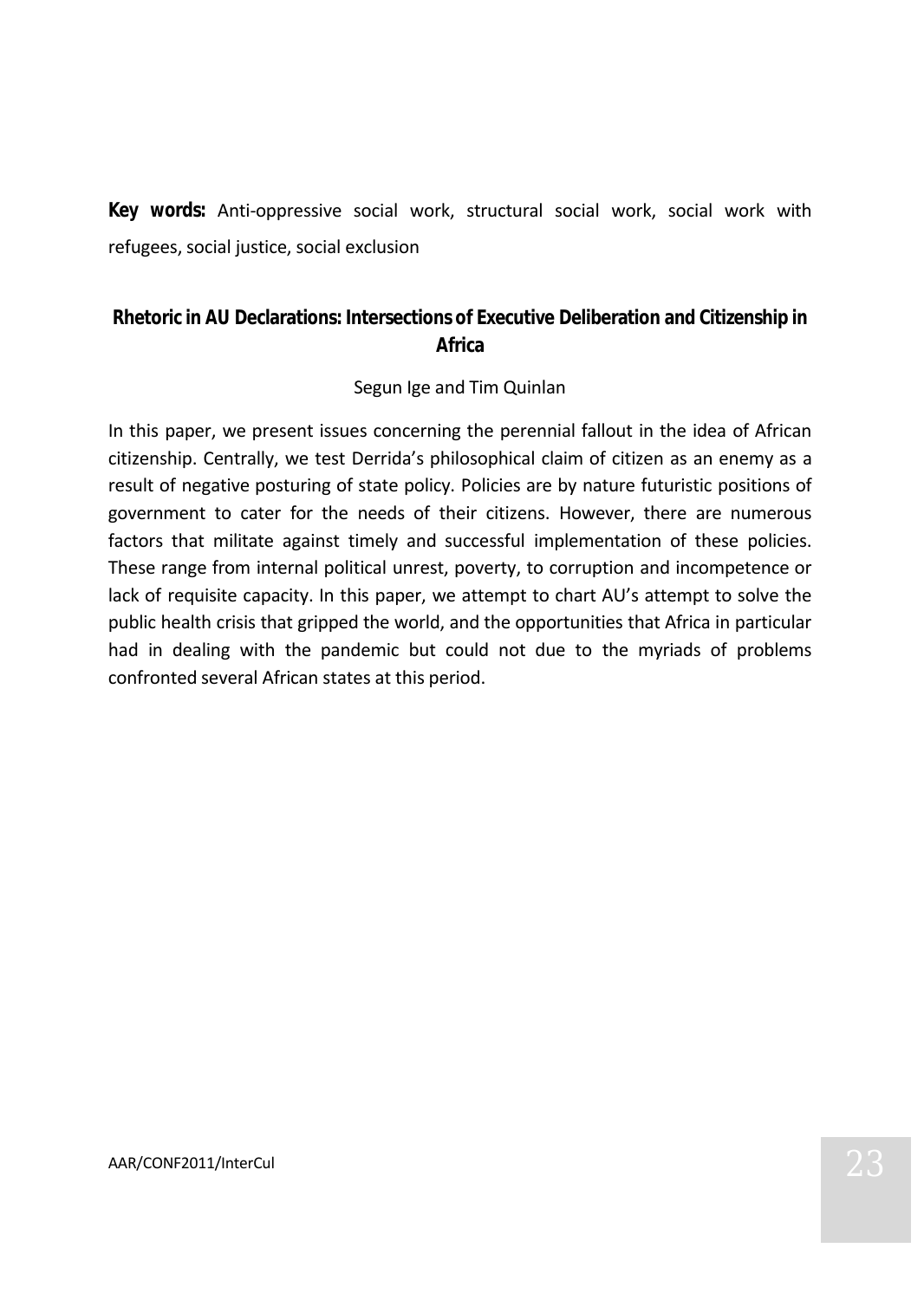*Notes*